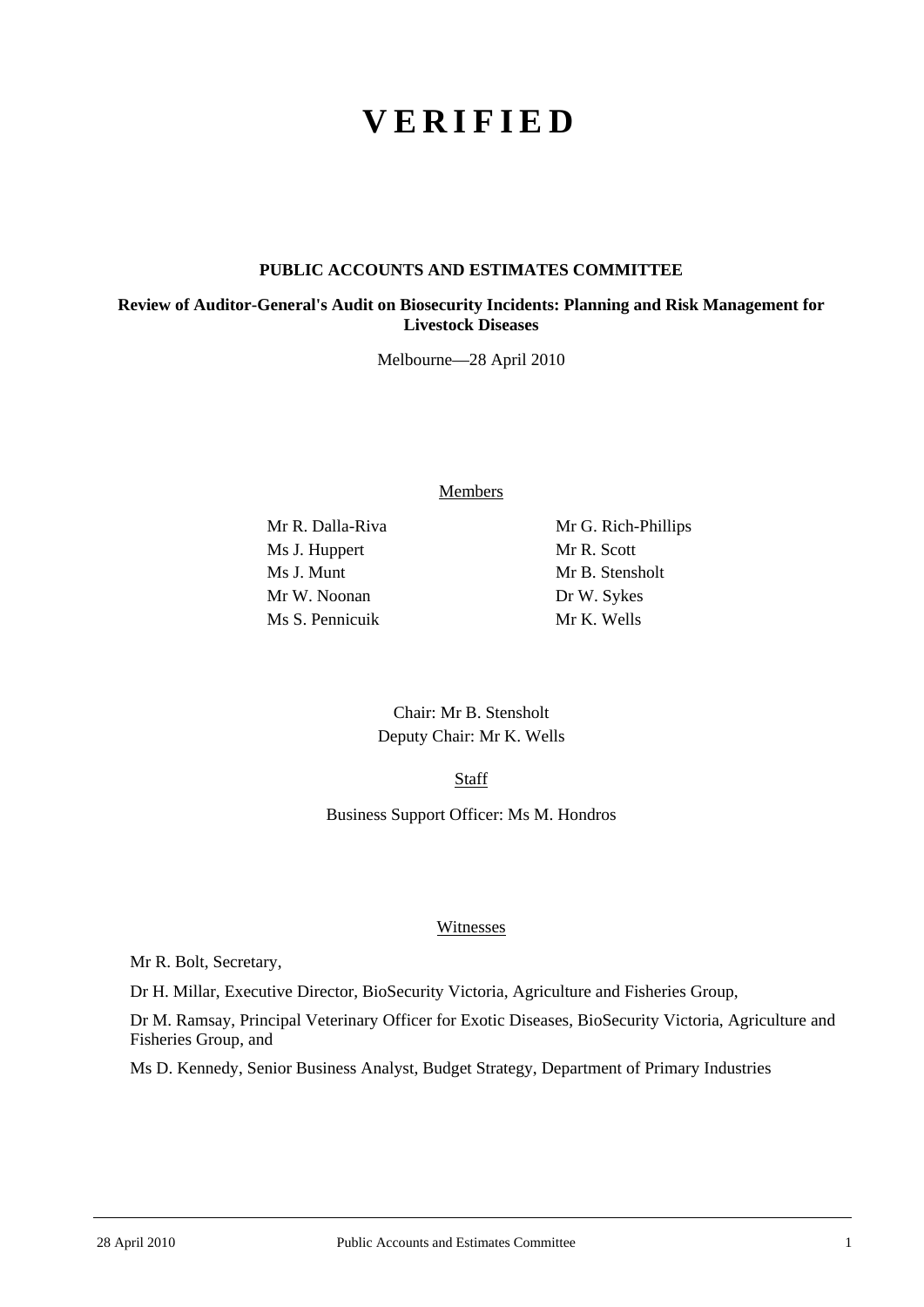**The CHAIR**—I declare open the Public Accounts and Estimates Committee hearings on the review of the Auditor-General's audit findings and recommendations 2008, addressing the following audit: *BioSecurity Incidents: Planning and Risk Management for Livestock Diseases*.

On behalf of the committee, I welcome Mr Richard Bolt, Secretary, Department of Primary Industries; Dr Hugh Millar, executive director, Biosecurity Victoria, Agriculture and Fisheries Group, Department of Primary Industries; Dr Malcolm Ramsay, principal vet officer for exotic diseases, Biosecurity Victoria, Agriculture and Fisheries Group, Department of Primary Industries; and Ms Donna Kennedy, senior business analyst, budget strategy—what a wonderful title! Members of the public and the media are also welcome. In accordance with the guidelines for public hearings, I remind members of the public that they cannot participate in the committee's proceedings. Only officers of the PAEC secretariat are to approach PAEC members. Departmental officers, as requested by the secretary, can approach the table during the hearing. Members of the media are also requested to observe the guidelines for filming or recording proceedings as they would as if they were in the Legislative Council committee room.

All evidence taken by this committee is taken under the provisions of the Parliamentary Committees Act and is protected from judicial review. However, any comments made outside the precincts of the hearing are not protected by parliamentary privilege. There is no need for evidence to be sworn. All evidence given today is being recorded. Witnesses will be provided with proof versions of the transcript to be verified and returned within two working days of this hearing. In accordance with past practice, the transcripts and any PowerPoint presentations will then be placed on the committee's website.

I will now pass to the secretary for any opening comments. Committee members will ask questions relating to the audit findings and recommendations. I ask that all mobile telephones be turned off.

**Mr BOLT**—Thank you, Chair, and thank you to the committee for the opportunity to explain our response to the Auditor-General's report on management of livestock diseases and to then explore matters that are of concern or interest to the committee arising from what we have said about that report. Hugh Millar, who is our executive director of biosecurity, will run through a presentation which outlines what we thought of what the Auditor-General had to say, so I will confine myself to a couple of general points.

Essentially, we thought the report was a fair and thoughtful report. That may not be a surprise to the committee: it was reasonably complimentary—quite complimentary—about the quality of our preparation for and capacity to respond to livestock disease events. It, of course, set us some challenges and raised some questions. We thought that the points that it raised and the recommendations it made were generally reasonable. Our differences with the report are matters of degree rather than matters of substance or significance and we are happy to explore all of those.

While we would assert and would, indeed, agree with the Auditor-General that our biosecurity arrangements, and particularly as they apply to livestock, are very sound and leading-edge in Victoria and reflect the high capacity of our department and the work it does with the industry that, of course, in the end is the subject of our work, you can never rest on your laurels in this area. We are always looking for the next big risk. We are always aware of the fact that, because you are dealing with the low-probability, high-consequence events, you have to be consistently planning, anticipating risk and trying to deal with or get on top of the unknown, and so continuous improvement, constant review and restrategisation are hallmarks of the approach we take and we are never complacent about the achievements that we have reached in this area.

We are heavily engaged in our work with other governments—Commonwealth and other states. We cannot and do not operate as an island. We have put a lot of effort into contributing to the development of a stronger national regime for biosecurity, particularly given events such as the equine influenza outbreak, which showed, as many other incursions have also shown, just how critical interjurisdictional cooperation is.

So, with those words of background, if I can ask Dr Millar to take the committee through an overview of our response to the report.

#### **Overheads shown.**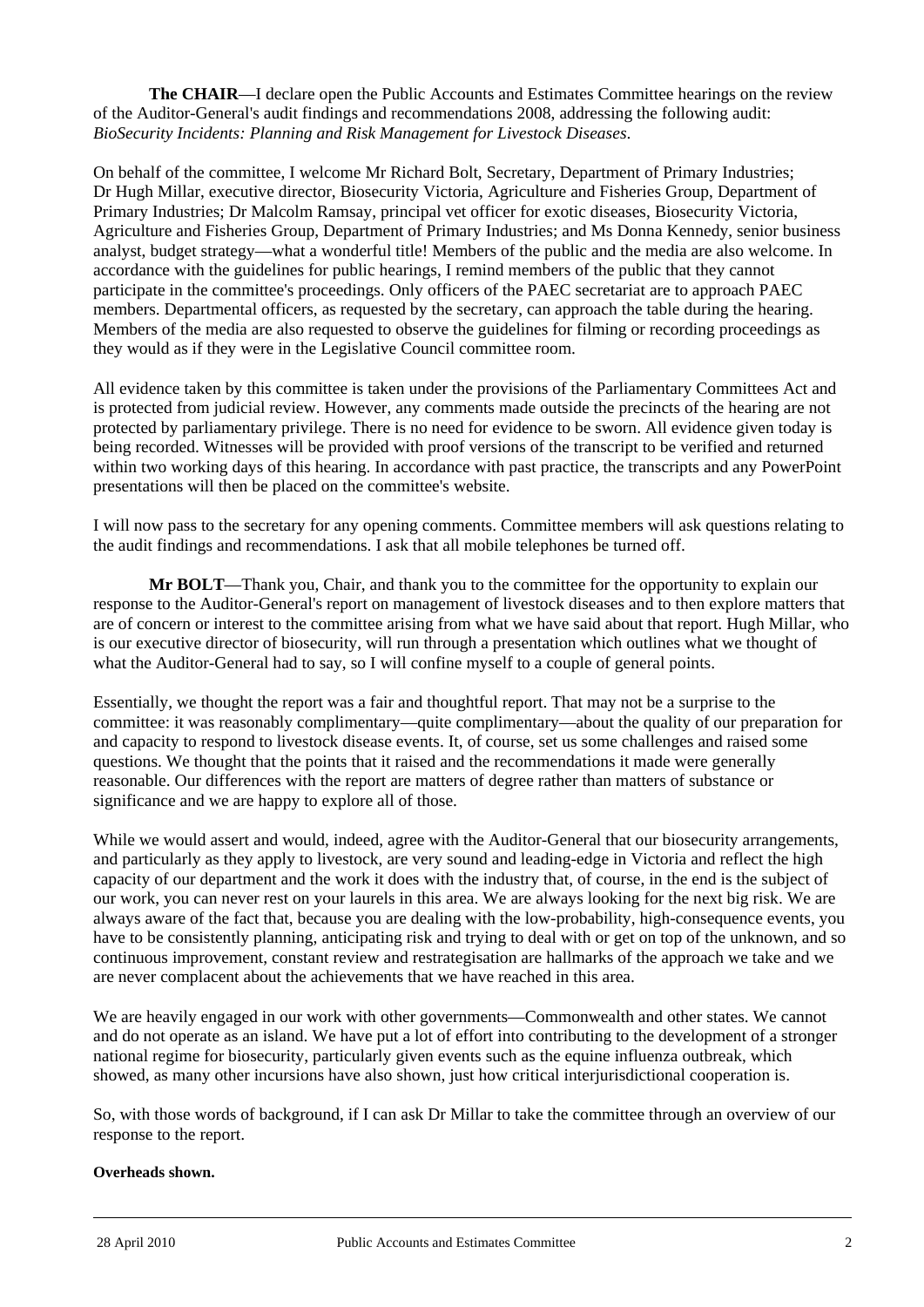**Dr MILLAR**—Thank you, Mr Chairman. This is a short presentation about the Auditor-General's review into the department's approach to handling biosecurity incidents in the livestock industries. I would like to start the presentation with a very brief overview of the importance that the livestock industries represent to the state of Victoria—that helps set the scene—and obviously outline and briefly address the key findings of the Auditor-General's review and the achievements or the progress toward them that DPI has made subsequent to its publication.

Just to set the scene, agriculture generally is a very significant industry in Victoria. With our climate and our soils, we are probably one of the most fertile corners of the continent, and that is reflected in the nature of our agricultural industries. They are quite significant with respect to their contribution to the state's gross state product and they employ close to four per cent of the Victorian workforce.

With respect to the livestock sectors, a feature in particular is that since Federation they have developed premium export markets around the world, built on and dependent on the excellent disease status of the Australian and Victorian livestock industries, and it is that heavy focus on export that really sets the scene for the way both we and the industry approach biosecurity risk management. It is of absolute importance to them. In that sense, something in the order of 80 per cent of most of the livestock industry products that are produced in Victoria are exported, so Victorian producers feed Australia on Monday mornings and the rest of their production is for markets overseas. That is a very significant feature of the industries. Of course, the dairy industry is probably the largest of those, and certainly Victoria has the lion's share of Australia's dairy industry. In fact, eight per cent of the dairy products traded globally are produced in Victoria, which is quite remarkable.

Looking at the Auditor-General's report now a little more closely, the broad findings and conclusions of the report, as the secretary has mentioned, were by and large quite favourable. They did point out that DPI was leading other jurisdictions in biosecurity risk management, we had well-articulated planning frameworks and that our record in managing biosecurity incidents was good. However, as the secretary has indicated, the Auditor-General did acknowledge and did make recommendations particularly with respect to the changing risk profile for the state and we have welcomed the constructive recommendations of VAGO.

Moving on to some of the key findings, the first is that our planning and risk management systems for managing livestock diseases are well developed, and we have a number of key principles that guide our planning and policy development. These are, for instance, that prevention and preparedness provides the highest return on investment; that the alignment to national animal health activities is essential—as the secretary has said, Victoria cannot operate in a biosecurity area alone—and that is not in the national arena, but it is working closely with our neighbours with which we have specific agreements and MOUs to work cooperatively across border biosecurity incidents. Enhancing trade and market access is a clear principle that we have to be mindful of—we are very mindful of the important role of government with respect to how we invest; responding to emergencies as core capability; and we have I think a strong culture of continuous improvement.

One of the key flagship activities of recent times and since the Auditor-General's report was the development and publication of the Biosecurity Strategy for Victoria. This was not a strategy for DPI alone; this was a strategy for the state with respect to biosecurity generally. That strategy has given the state a blueprint for moving forward into the future, and I am quite prepared to go into more detail perhaps later.

l On the national policy development front, Victoria has long played and continues to play a very active and, I would like to think, influential role. Prior to the Beale review commissioned by the federal government into Australia's biosecurity arrangements, we were very active in what was then called AusBIOSEC, which was referred to in the Auditor-General's report, but which, with the Beale review and report, has been superseded by a new national framework looking at biosecurity. Two key elements of that new framework are a national agreement between the Commonwealth and the state governments that Victoria played a very key role in the drafting of, and—probably where the rubber hits the road even more—a soon-to-be endorsed but basically finalised emergency response agreement for biosecurity incidents not covered by the more conventional Primary Industries arrangements, so biosecurity incidents affecting the environment. This is the so-called NEBRA, or National Environmental Biosecurity Response Agreement, a very important element of the national framework for managing biosecurity, to which we significantly contributed.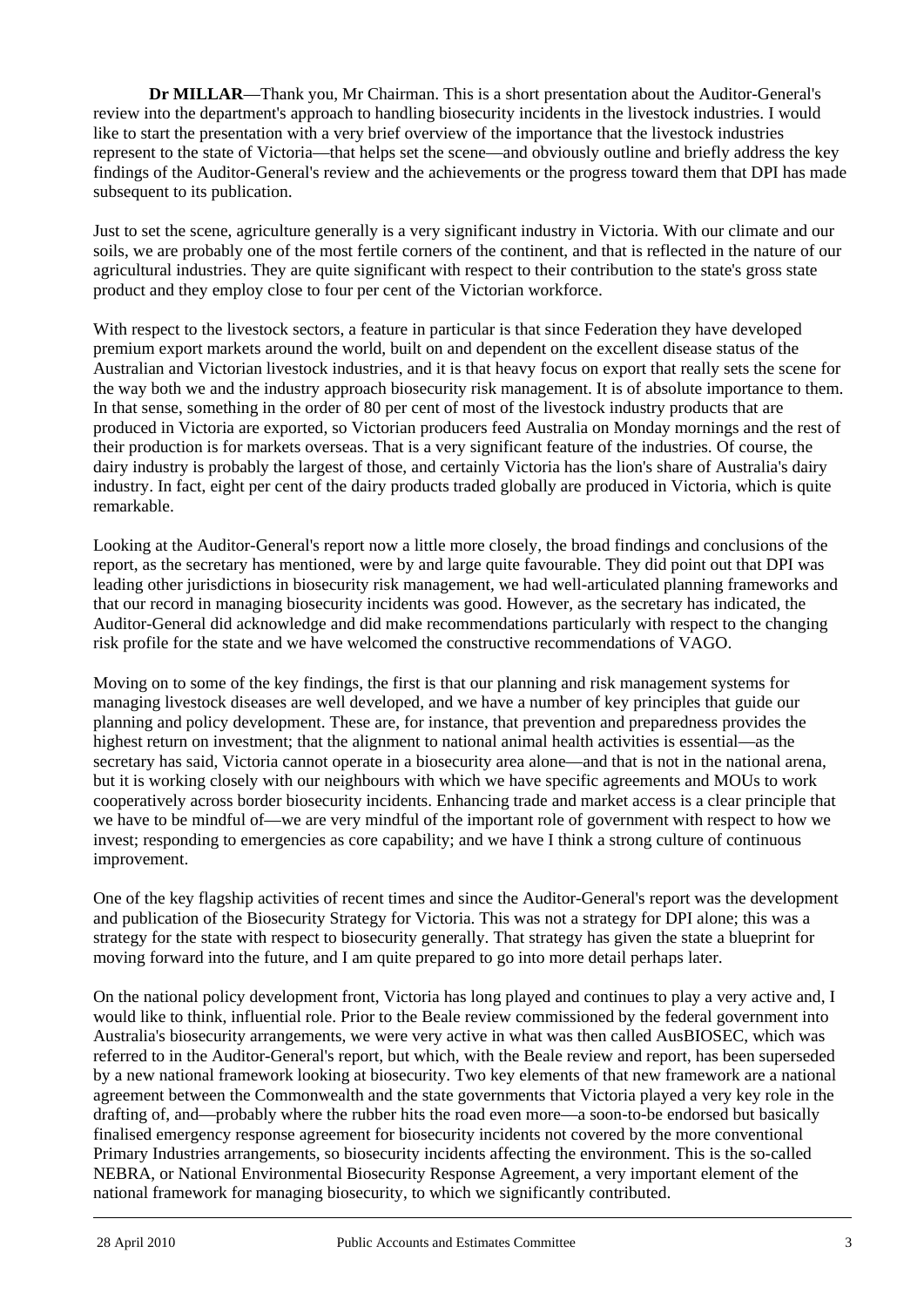**The CHAIR**—Can you just clarify that. There is an IGA—an intergovernmental agreement—not on biosecurity overall but only on emergency responses to nationally significant biosecurity incidents, plus a biosecurity response agreement?

**Dr MILLAR**—There are two key national agreements that have emerged from the Beale report. One is an IGA—the intergovernmental agreement on biosecurity specifically.

**The CHAIR**—So there is an intergovernmental agreement on biosecurity in its full breadth?

**Dr MILLAR**—Yes, and that cements the working partnership that Beale emphasised in his report.

**The CHAIR**—Right.

**Mr BOLT**—As yet to receive COAG endorsement.

**The CHAIR**—Right. And then?

**Dr MILLAR**—And almost the first tangible example of that agreement, and virtually a schedule to that agreement, is this National Environmental Biosecurity Response Agreement.

**The CHAIR**—So that is an update of what you have provided the minister for finance?

**Dr MILLAR**—Yes.

**The CHAIR**—So that has been superseded.

**Mr BOLT**—Primary Industries ministers met last Friday and those two agreements passed that meeting, so it is a very recent development. It was in development at that time but it is now—

**The CHAIR**—Can we get a copy of those?

**Mr BOLT**—By all means.

**The CHAIR—They are probably on someone's website, but that would be good.** 

**Mr BOLT**—We will provide those to you.

**Dr MILLAR**—Bear in mind that they are yet to have COAG endorsement, but they have passed ministerial muster.

**The CHAIR**—All right.

**Dr MILLAR**—Further to that agreement, DPI will be participating in two national exercises in coming months, firstly looking at the new agreement and how it might work in the event of a wildlife disease emergency, which has been a gap in our national framework, and secondly how it might operate with an incursion of highly invasive pest animals, which has been another area clearly separate to livestock diseases but nonetheless a key gap, for want of a more sophisticated term, in the national frameworks for co-managing collectively, nationally, invasive pests.

l One of the key planks in our planning and our activities is that prevention and early detection is critical to both effective response and avoiding the most serious of the social, economic and potentially public health effects that can result from emergency disease outbreaks. A lot of our investment, therefore, is focusing on prevention and preparedness activities and, with respect to surveillance, on early detection. The Auditor-General did recognise that we had a comprehensive approach to surveillance and early detection but did make recommendations about developing a more structured and defined surveillance strategy that clearly sets out the roles, responsibilities, objectives, targets and so on, for our surveillance.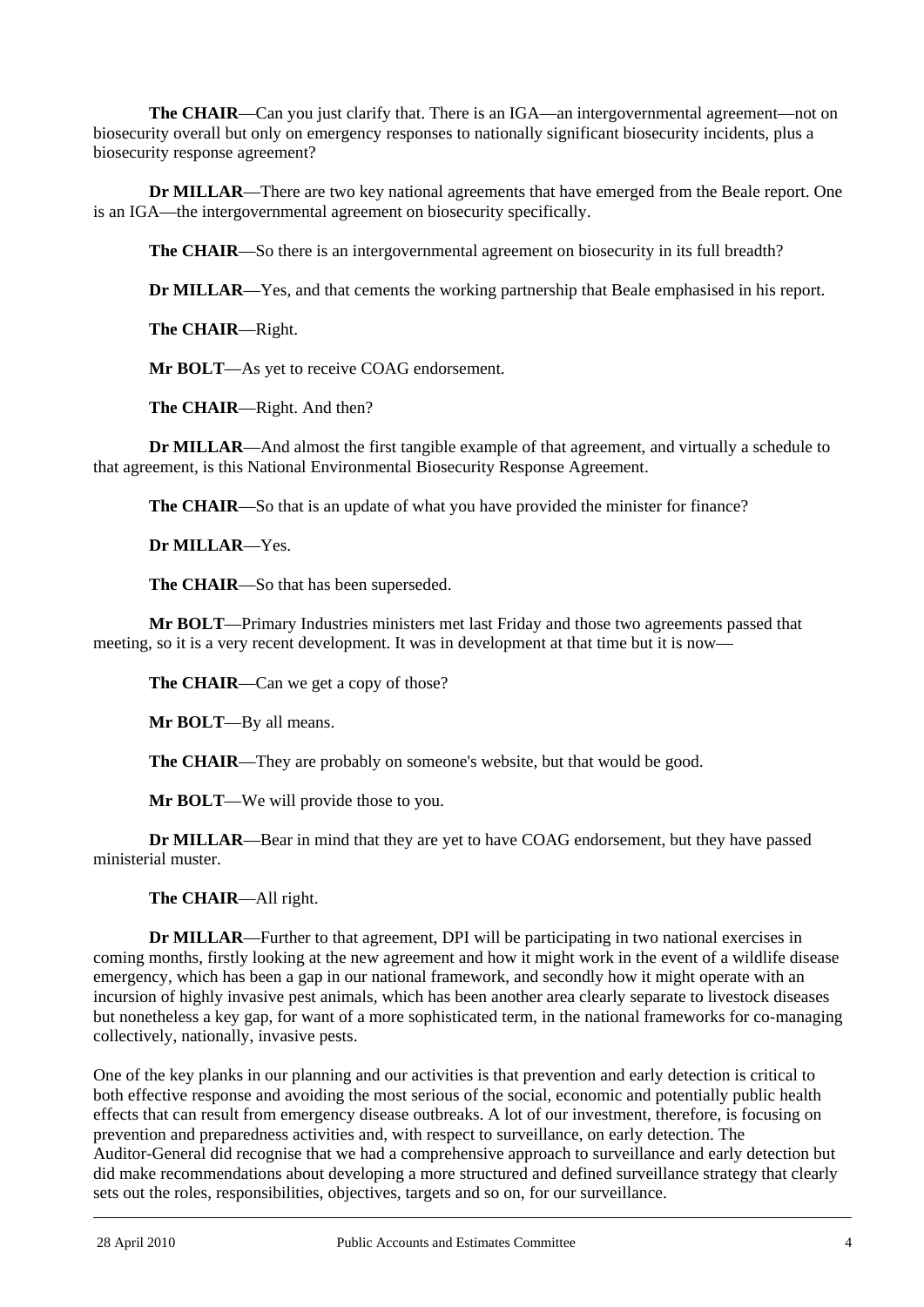That we have done, and it is a document we could furnish the committee if it wished. It is a specific document that sets out Victoria's animal health surveillance strategy. In so doing, I can highlight that we have worked very closely with the industries, and one of the features, I believe, of the way we manage animal health in Victoria is the close relationship we have with industry not just in a consultative manner but as true partners, with funding arrangements in place, whereby the industry can actually sit around the table as decision makers and funders, and that is very important. They have funded a range of surveillance projects and initiatives just in the last 18 months, and we are talking about significant funds which the department has matched, and that is a feature that just does not exist in any other jurisdiction.

The Livestock Management Act is a new piece of legislation that we have introduced that is relevant to some of the Auditor-General's findings and recommendations, particularly with respect to how we work with industry to introduce biosecurity standards and how we recognise the role and the importance of quality assurance programs that industry manage as a mechanism for delivery and for compliance. We could go into more detail there, too, but that is a brand-new piece of legislation which delivers very directly on several of the key points made by the Auditor-General.

Effective emergency response does not just happen, and it does not happen because you have a standing army. It happens because you plan and prepare, and our capability and capacity to respond is very much underpinned by the focus we have on preparedness and planning. Part of that is training. We have a very structured approach to training. We have in fact quite a structured preparedness strategy, which is one of the other things that VAGO recommended: that, whilst our preparedness was good, we have a more structured approach moving forward, or a strategic and risk based approach to EAD preparedness.

A key feature of that preparedness is simulation exercises, or exercises, and these are not simply where we test our staff—obviously that is one element of it—but they are exercises that in themselves train staff and test our systems. In recent years we have developed a number of systems, particularly information management systems, that directly underpin our response capability. These are state-of-the-art IT systems which I am happy to elaborate on. Those exercises are at the state level, they fit in with national approaches, and more recently, in an initiative that I am personally very pleased about, we actually incorporated a simulated disease outbreak in Victoria into an international conference on foot-and-mouth disease that we secured here in Melbourne, and in fact that meant that we had hundreds of scientists from 29 countries actually testing our preparedness systems for us. Little did they perhaps realise at the time that that is what they were doing. But through a workshop, using a scenario based on a disease outbreak in Victoria, we were able to have them indirectly or, to a large extent, also directly, test our preparedness systems and our plans. So we really do focus on that. I think I have probably made most of those points.

With respect to procedures, the auditor did make a comment about the need to perhaps document more our procedures and protocols and we have had a program in the last 18 months that has been very much directed to that. We now have a total of 95 standard operating procedures for a range of matters that are directly associated with emergency animal disease management. So they are current and we have a system to make sure they are reviewed and kept up to date. A further recommendation in this area was that we develop, with the Department of Health now, a memorandum of understanding to again cement what the auditor acknowledged was a very good relationship. That is now on the point of being signed between the two departments and that will, I guess, codify a range of activities that we have long been undertaking but will stand us in good stead; the arrangements will not depend simply on the excellent relationships we now have, but there is a documented set of protocols.

I made reference to some of the tools we have developed and we certainly have, in a range of areas, developed some excellent information management tools.

**The CHAIR**—Who thinks up the titles—YES, MAX, DIVA?

**Mr BOLT**—YES actually stands for something.

l **Dr MILLAR**—It is one of these inclusive acronyms, YES Epidemiology System. MAX is short for maximum biosecurity, so there you go. YES is actually our new general information management tool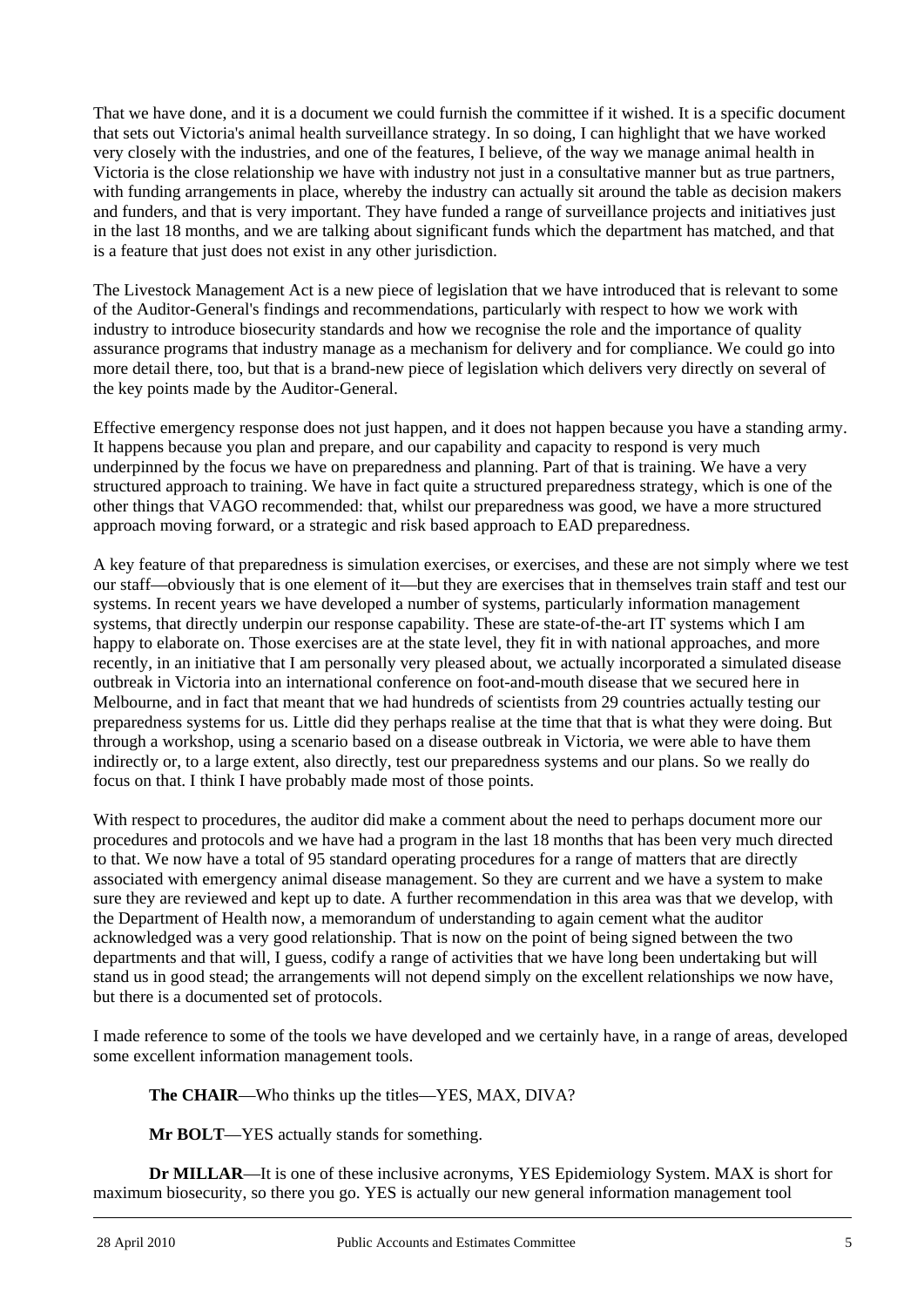developed since the VAGO audit, but with some of the findings in mind, and this is the comprehensive information management system which all animal health information and all animal health staff—currently being rolled out and therefore in a training phase—do and will continue to collate all relevant animal health information. But in an emergency, that database is then drawn on by another application called MAX, which is specifically focused around providing all the information that we need in emergency disease management, including some very sophisticated mapping and livestock tracing capabilities.

Finally, we believe that substantial progress has been made in addressing the recommendations of the Auditor-General. Notwithstanding the fact that, in general, their findings were that our arrangements were well developed, continuous improvement is something that we have always focused on. I might leave that opening presentation at that point.

**The CHAIR**—Thank you very much for that presentation and update, because we do have the minister for finance's response which presumably comes from the department anyway, but that is now some time ago and some of the stuff that you have given us updates that and covers off some of the questions. I thought I might go down the recommendations one by one; others may have questions of course. In respect of 3.1, in your response through the minister you have said that you are developing the VBS implementation plan and hope to do it by June 2010. We are interested in the progress of the plan and particularly in addressing the recommendation about increasing the term of the planning horizon; incorporation of the output from risk management processes as well, because this is obviously risk management. There was quite favourable discussion about your risk management framework that you had, but then translating the risk management framework into actuality is something which needs to be done. How are you going with the plan?

**Dr MILLAR**—Would you like me to deal with that one?

**Mr BOLT**—Yes, please do.

**Dr MILLAR—The plan is taking shape. The critical thing to understand is that the Biosecurity** Strategy highlighted in particular both the changing future risk profile for the state and the areas where particular emphasis was probably needed moving forward. I say that because the livestock disease management area of our biosecurity spectrum is in much better shape, looking across the state and its risks, than some other areas, where I am particularly talking about risks to the environment. So the implementation plan will variously reflect where we are up to in various parts of the biosecurity continuum in any case. If we stick with the livestock area, the plan in respect to livestock disease management was probably more a matter of direction and emphasis, rather than setting out a whole new range of activities, or missing activities or gaps in our coverage.

In that sense, it will emphasise again this focus that we must have on early detection as the key risk that the state faces in animal health, because everything else falls apart if we fail to detect new or emerging or exotic disease quickly. Quite apart from national obligations to do so, the impact of any outbreak is so much greater if it is not detected early, apart from the technical difficulties that you are facing in—

**The CHAIR**—So in terms of specific projects and programs under the plan which you are developing, what are you looking at? Will there be a lot of change there and what are the time lines in particular? We are interested in obviously setting the base and then following it through in terms of implementation and in a cost-effective and timely manner.

**Dr MILLAR**—Sure. I think the key word there, in the area that we are discussing today, is consolidation in the plan, because when we look at invasive plants and animals, when we as a state look at some of the risks to the environment, some of the risks to social amenity—Queensland is grappling with fire ants, horrible things—these are areas where the state is well prepared. As well prepared as the area we are discussing today? Probably not. I guess what I am saying is that we envisage the plan to consolidate really where we are with animal health and animal biosecurity, but focus more on how we address some of these other areas where capability clearly across government is—I guess there is a better return on investment in that sense.

**The CHAIR**—Capability, yes. Richard, do you want to follow that up?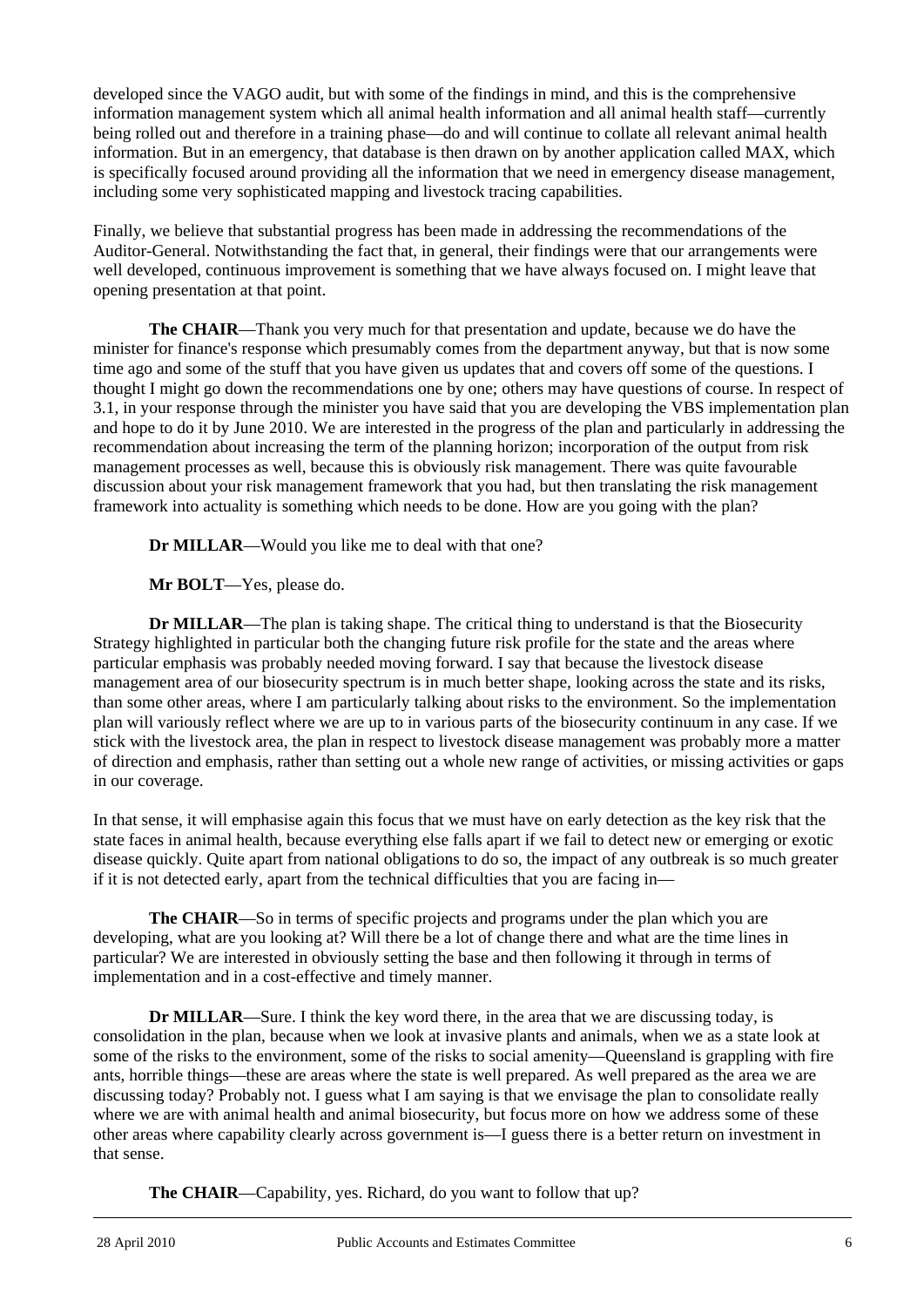**Mr DALLA-RIVA**—Just on that issue, thank you. The report on page 27 about the DPI's approach to prevention and early detection which you have covered in your presentation—we were just talking about it then—I understand the importance of traceability and prevention, early detection of a biosecurity threat, and particularly the report says at 4.1:

Experience has shown that if the disease incursion can be detected early while it is still localised—

and I use the word 'localised'—

and prompt action taken et cetera ... the chances of eradication of the disease are markedly increased.

Given that there was a report in the *Weekly Times* by PricewaterhouseCoopers, a report commissioned by the department, that found that only 80 per cent of sheep were traceable through the sheep and goat identification scheme, does that not show a failure of what you are currently doing? What steps are you going to take, given the report, to take the traceability to 100 per cent?

**Dr MILLAR**—Did you want to start with that?

**Mr BOLT**—Yes, I might start on that. It is a big issue. There are national traceability standards and the National Livestock Identification System is designed to meet those. With beef cattle and with cattle generally, I think that Dr Millar would assert, and I think the evidence is, that because of the use of electronic methods, electronic tagging and scanning systems and the like, and an associated database, that actually works quite effectively. With sheep and goats there is no industry consensus to move to an electronic system. It is all done by visual tagging at the moment and that results in large shortfalls in the capacity to meet the traceability standards. We do not deny that is a failure. Is it our failure? No. It is a failure of a national system that we are attempting to remedy, but we are encountering a certain level of resistance, and I personally, and certainly Dr Millar and his division, have spent a good deal of time attempting to gain national agreement for a system that actually meets the standards.

That is not a small issue, because the economics of individually electronically tagging sheep and building infrastructure around them to trace movements of them through a quite complicated supply chain are not as favourable for small animals that are worth less in the marketplace relative to the cost of doing it, as for big animals such as beef cattle and dairy cows; therefore, the level of industry resistance, coupled with some of the usual cycles in the commercial viability of that sector, led for a time to an impasse. There is now a review under the auspices of Animal Health Australia. Roly Nieper has been charged, along with one gentleman from industry whose name I cannot recall, to look at the costs and benefits of how we might achieve those standards.

That review was catalysed, if I can put it that way, largely by Victoria, and the outcome of it will hopefully be to more clearly set out what the real costs and the real benefits of a national system are. There is a lot of conjecture, there is a lot of mythology, that accompanies debate around this issue, particularly in other states. Hopefully we will have a proper evidence base and, out of that, we might lead from the point that we are now at—which is of failure, as you say—to a system that actually works. It is a big issue. It is a particularly significant issue for foot-and-mouth where, as I am told by those who know much better, sheep are particularly the silent carriers of the disease. Without proper tracing of those animals, we would struggle to find out where it had gone by the time it was well entrenched within the livestock sector.

**Mr DALLA-RIVA**—Thank you for that. You had on your second-last slide about, if you have a look at it, amendment—

**Mr BOLT**—That is it. Thanks.

**Mr DALLA-RIVA**—Yes, that is right, for improved livestock traceability. So are there certain livestock that you are saying are easy to trace, like cattle, because of the cost?

**Mr BOLT**—The systems are different with cattle. They are electronic. It is more cost effective, and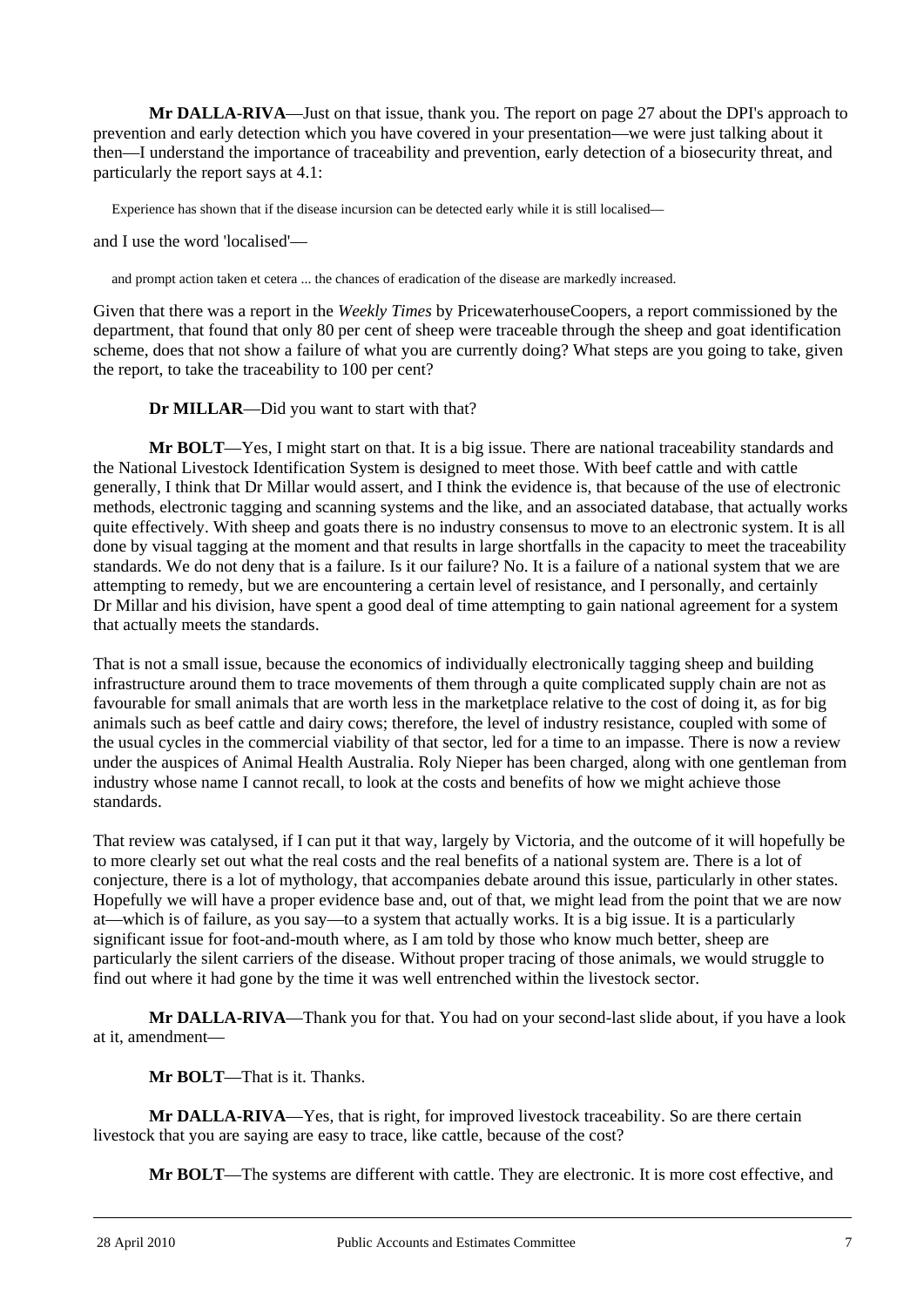that is a consensus we negotiated. With sheep, the economics are different and the systems are different and the traceability is worse. Hugh, you might just expand on that.

**Dr MILLAR**—Happy to. Your original question is: what are we doing about it? In fact, the PricewaterhouseCoopers report was something we commissioned specifically to try and bring some definitive information into this national discussion. There are parts of the sheep industry who simply believe that bolting other bits and bandaids and things on the current system would be effective, and maybe it would be effective, but is it cost effective? The costs significantly increase if you just try and continue to get the best out of this current system. What we wanted to demonstrate—I guess because we were confident that we could, but we wanted an independent assessment—was: would it be more cost effective to bolt things onto the current arrangements and try and make them work or to simply, as the cattle industry have done, say, 'We have to move to a new platform completely, which is electronic'?

That report which DPI commissioned has demonstrated that clearly the most cost-effective way forward for the sheep industry is to go for electronic identification—our contribution to the colourful national world in which we have to live—because, let's face it, it is pointless Victoria alone investing in a traceability system which stops at the border or that does not start until it gets to our border. Given the massive movement of livestock, it has got to be a national solution. That is, I like to think, a good example of how we are inputting, investing and putting ourselves forward in these national discussions.

**Mr BOLT**—I might add to that, we have done some work, and provided indeed some assistance, to encourage voluntary take-up of electronic tagging of sheep. That has led to, I think, a reasonable level of take-up, but I don't recall the exact numbers.

**Dr MILLAR**—They are small. But, for instance, and if you look at the history of the cattle identification system, Victoria started in 1999 and everyone said we were fools—'You're dreaming.' It was not until 2005 that there was a national system, which was actually the one Victoria pioneered. It may turn out that way with sheep, but things have to be trialled. It is not simply taking the cattle system and putting it into sheep. We are working with, for instance, several abattoirs in Victoria who have installed the electronic readers and so on. There is a dual objective there, because they can see the benefit to their business once the carcass is identified electronically, of introducing grading systems and chiller management and a whole range of things because they are on an electronic platform, and this is what we want. We want this to be driven by the fact that it benefits everybody and is not simply an imposition for biosecurity, for an event that may not happen for 50 years. So that is the environment in which we are working.

**The CHAIR—What is the VFF's attitude to this?** 

**Dr MILLAR**—It is changing. That is probably the best answer. Of course, the VFF also works in a national kind of framework.

# **The CHAIR**—Yes.

**Dr MILLAR—I** think the VFF is changing. Our minister has set up an industry advisory committee for sheep identification, and that committee is working through the issues. The PricewaterhouseCoopers report, for instance, was provided to that committee to inform their deliberations and I think has made a big difference to the way they are thinking. The VFF is part of that committee and I think there is a significant shift. In fact, to the extent that that committee represents various parts of the Victorian sheep industry, there is a clear consensus emerging about the inevitability of where this has to go. It is a matter of the road map.

**Mr DALLA-RIVA**—Is it mainly sheep and goats?

**Dr MILLAR**—It is sheep and goats.

**Mr DALLA-RIVA**—Pigs are not—

l **Dr MILLAR—Pigs have a separate system again.** I guess, in the order of trying to deal with all these issues, cattle was No. 1, sheep and goats were No. 2. We have always had a tracing system for pigs and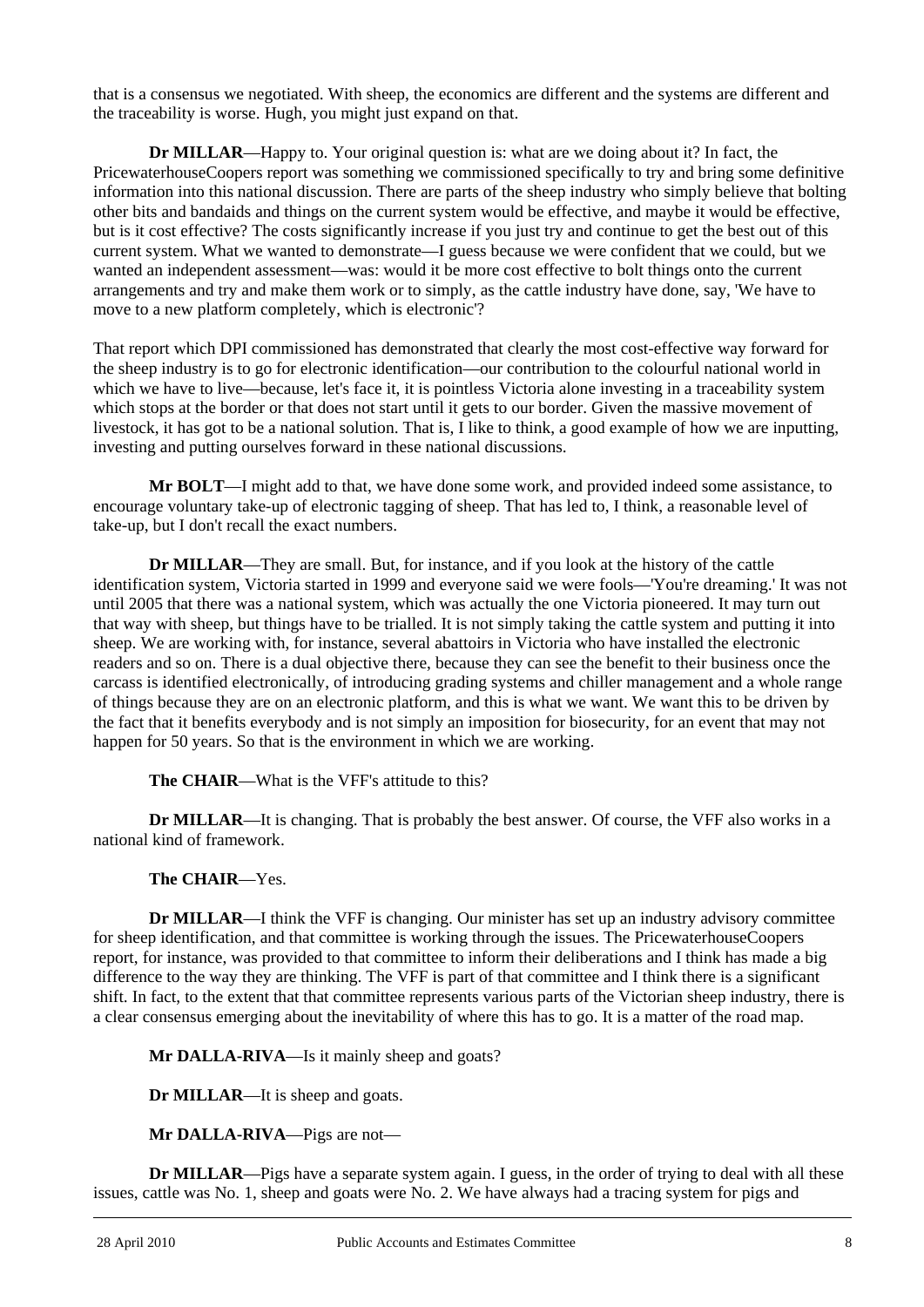90-something per cent of pigs are marketed through vertical systems where the tracing is pretty good anyway. But we have had a tattoo system for pigs. The producers put, literally, a tattoo of their property code on the side of the pig.

**Mr BOLT**—So the pig gets no choice as to the tattoo.

**Dr MILLAR**—The pig gets no choice. It is not associated with any piercings!

**Mr DALLA-RIVA**—It has not got 'I love mum' on it or something like that?

**Dr MILLAR—In an abattoir, that remains on the carcass while the skin is on the carcass, so there is** traceability. It is an old system. It is reasonably workable for an industry that is so vertically integrated, but it is not the answer for the 21st century. But, in terms of risk, that is a lower order than sheep and goats. As the secretary said, sheep and goats represent a particular risk for foot-and-mouth disease, which is our biggest risk.

**The CHAIR**—So who has got foot-and-mouth? Indonesia?

**Dr MILLAR**—Not Indonesia, thankfully. Actually, Australia invests quite a lot in pre-border activities in countries like Indonesia to try and keep it that way. But just last week, Japan—a Western country, excellent quarantine services, good veterinary services—had an outbreak. It has only had two in the last 110 years. I think that is an indication that you can never be—and we never are—anything but vigilant. So the risks are ever present, but they are risks associated with huge impact and low probability.

**Ms HUPPERT**—Just continuing down the three recommendations, when you were talking of recommendation 3.2, which was to more closely align planning and risk management to support decision making and responses, you have in response referred to the Biosecurity Strategy—a third theme of the Biosecurity Strategy. Again, if we can get some idea of how you are working towards dealing with that recommendation through the Biosecurity Strategy.

**Dr MILLAR**—Yes. Then there might be some element, if we get into any detail, that Dr Ramsay might like to add. The risk analysis that we do is at a whole range of levels. The Biosecurity Strategy looks at the broad strategic, over-the-horizon risks that the state faces, particularly focusing on things that are changing—global trade, movement of people, even climate—and climate change is introducing an uncertainty. I am not saying that it will increase or decrease biosecurity risk—it could do both, depending on the pest—but it introduces a new uncertainty into the whole risk equation which we have to be very mindful of. Changes in land use, particularly in Victoria—the face of farming is so different to 10 years ago; the number of small landholders that contribute to that economic output but they are there for a different reason. They are there for the amenity and the lifestyle, but they still produce sheep and—

**The CHAIR**—Collins Street farmers.

**Dr MILLAR**—We used to call them that, but they are not even that any more. They are families: it is a tree change.

**Ms HUPPERT**—Lifestyle; tree change.

**Dr MILLAR—Yes, it is lifestyle. They really do want to contribute, but they are not plugged into** any of the normal streams. Producers traditionally tend to be members of the VFF and so on.

**The CHAIR**—Probably because they have the financial capacity to—

**Dr MILLAR—They may or they may not. Some of them have a financial capacity that means they** invest more in biosecurity than they might otherwise. But this is the changing face rather than an increase in risk, but it is one that we have to be very mindful of.

**Ms HUPPERT**—A lot of what we see in newspapers is the growing industrialisation of farming.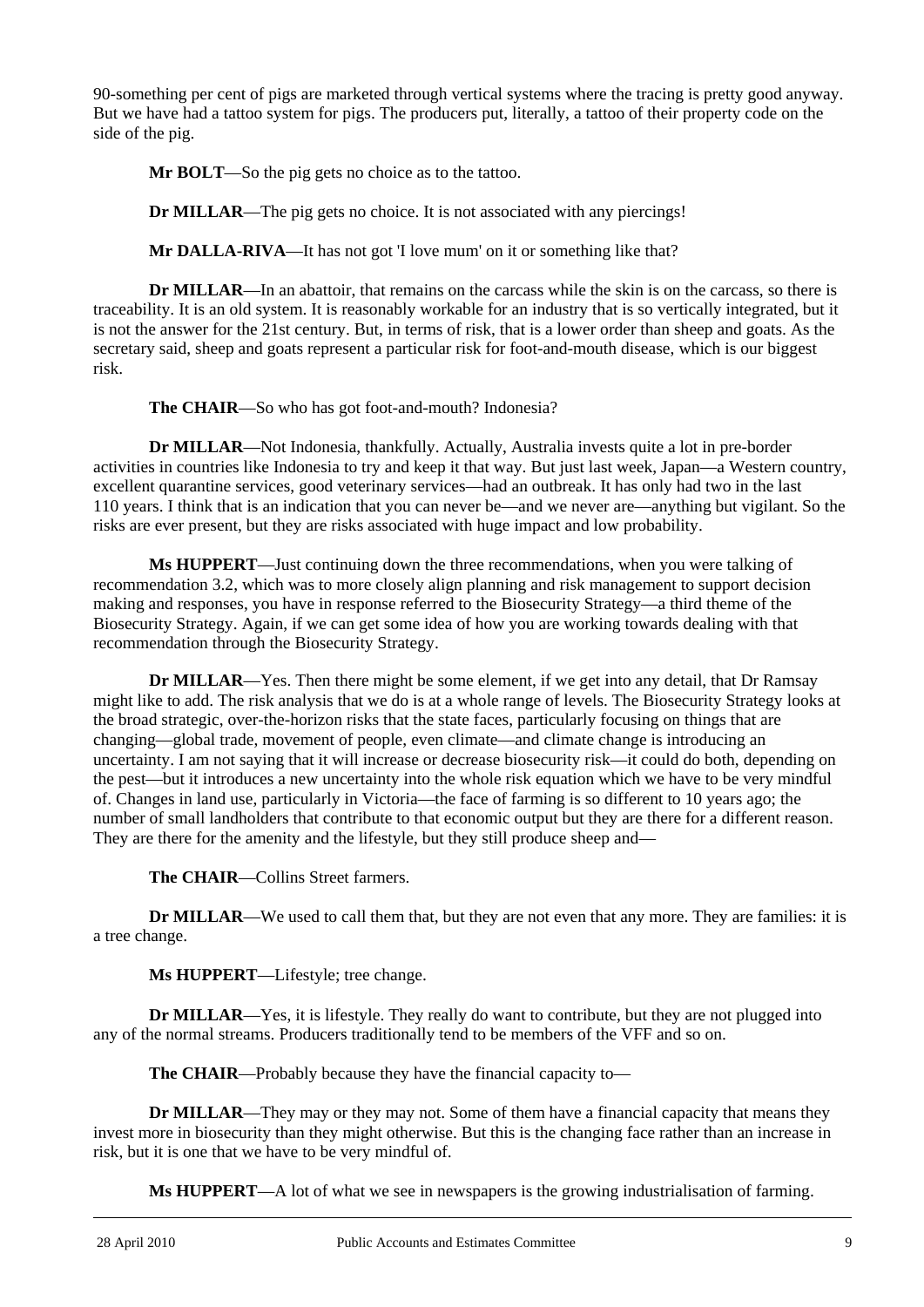What you are saying is that it is sort of going in two directions.

**Dr MILLAR**—It is; it is exactly going in two directions.

**Mr BOLT**—That is more the changing face of land ownership, because the actual level of farm production that comes out of those smaller farms is small, relative to the number of people that do it. They are not there essentially as production people, but we have to be involved. We have to be mindful of or, indeed, have a purview over the land and animal stewardship rather than simply farming in the classical traditional sense.

**The CHAIR**—Understood, yes.

**Dr MILLAR**—So these are the broad strategic risks and the strategy, I think, has very clearly identified those and the need for our forward planning to be guided by those risks. Then there are the more disease or pest specific risks, where we take all of that into account and then say, 'Well what are the specifics?' We have talked often enough today about foot-and-mouth disease; one of the key risks. So there are disease risks. Then our planning and our preparedness also has to look at other risks, which are things like the risk that livestock cannot be traced, so these are not disease specific; the risk that we do not have the right capability, particularly moving forward, if risks are going to change and if different pests or diseases become prevalent. So in recent years, for instance, we have invested in capability in fish health, because with aquaculture growing and so on, shipping—all sorts of things—these diseases move around the world. That is an example, I guess, where our risk assessment said, 'Here's a capability gap.'

Intensive production of pigs and poultry: years ago the department heavily invested in capability there, and then these industries tended to look after themselves. They invested in their own veterinary services and perhaps at one level government was able to say, 'Well, they're looking after themselves,' but in this era of surveillance and knowing what is going on out there, we need to be connected with these industries and we do that by having a small number of specialist people: they do not do the work, but they plug in. I guess that is a waffly answer, but we use that sort of risk analysis and those risk frameworks at every level of our planning and in our activities. I am sure Dr Ramsay can give very specific examples, but maybe that is getting too close to—

**Ms HUPPERT**—I think that covers it.

**The CHAIR**—Mr Scott.

**Mr SCOTT**—You spoke in your presentation about the YES and MAX IT systems and you responded to some of the findings in the Auditor-General's report. Could you outline which ones you were responding to?

**Dr MILLAR—Yes.** You will just have to give me a second to find them. Particularly I think there was 6.1:

... enhance controls to provide assurance regarding data integrity. This process should include

- working with local government to provide accurate and complete property data across the state
- enhancing processes for ensuring consistent notification of disease events across regions
- reviewing all processes related to the collation, input, processing, output, and protection of data ...

Some of the ways that we have addressed all of those is through the development of enhanced systems that pick up these and other important capabilities. The issue with local government: all those IT systems, the heart of them, the core, is our property identification database, because for livestock properties—by law but also by a long convention—every property running livestock has to apply for a property code—PIC, Property Identification Code. That has meant that over decades we have built up a database of livestock properties, and it is excellent. People have to apply for official tags when they move livestock, so that is being refreshed all the time, because every time they apply for tags they just kind of renew their information. So the database is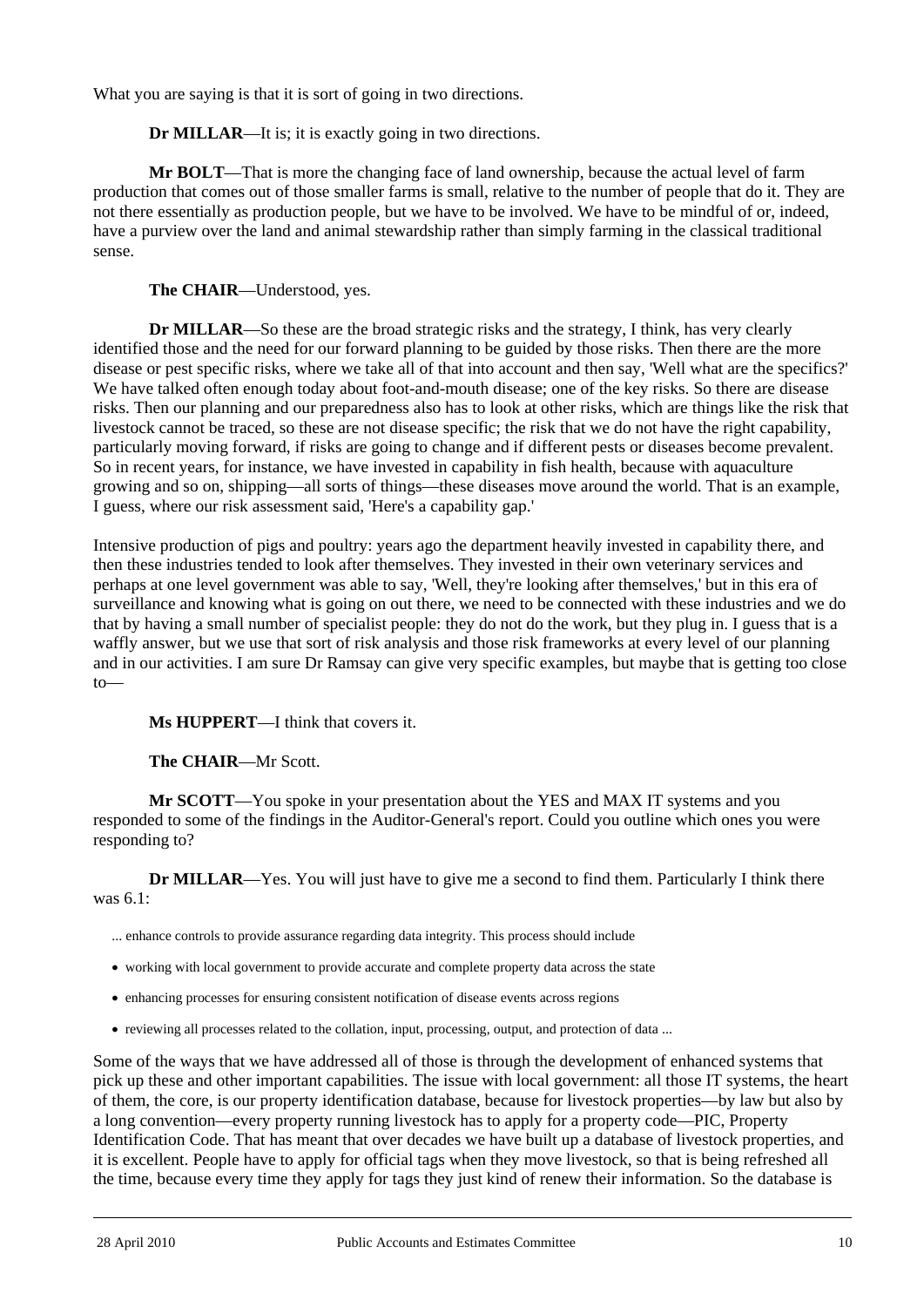very up to date.

What we do not have—because it is not our core business—is information about who owns the property next door if it does not have livestock. In an emergency response, in particular, we have to interact with all the landholders in a given area: we have excellent information about the livestock owners, but not the others. So we have to work with local government who, through their rates system, know all the ratepayers. They have the most up-to-date information. Failing working with individual local governments, we are certainly looking at trying to overcome the not insignificant complexities of having a live connection with Land Victoria's data.

**The CHAIR**—That has PITR.

**Dr MILLAR—Property Identification Tailtag Register. It is a bit of an old-fashioned name but it is—** 

**The CHAIR**—That is not a property database?

**Dr MILLAR—It** is a property database, but for livestock properties with sheep, cattle, pigs, deer, alpaca.

**The CHAIR**—I see.

**Dr MILLAR**—It is excellent and it is plugged into GIS systems. We can, at the touch of a button, bring up a property, even an aerial photo of who its neighbours are—if they have got livestock—and we give PICs to abattoirs, saleyards, knackeries.

**The CHAIR**—Okay. But the other end connection with the local councils, which is what Robin is asking about, in terms of the ownership and that sort of data—

**Dr MILLAR—Yes.** What we do is that we have an arrangement with the councils that in an emergency they will provide us with the data we ask for. We are trying to firm that up with a standing protocol that applies across local government so that we can share data. It is not just for disease management: it is for recovery after bushfires. We do a lot of that recovery work.

**Mr BOLT**—Invasives as well.

**Dr MILLAR**—Invasives, weeds.

**Mr BOLT**—Weeds, pests.

**Dr MILLAR**—So working with those agencies who have the most up-to-date ownership information is critical for us. Traditionally, we have done that through local government and that, by and large, has worked reasonably well, but it is very much a relationship that is established in an emergency and not really in peacetime. But Land Victoria is basically the central repository of largely the same information; not quite as up to date as the councils. But there are significant problems with being a live user, which is what we would want to be to get the best out of it. So we are looking at that.

**The CHAIR**—The databases you have mentioned—MAX and YES, PITR—what do your IT systems cost per year and then the new ones that you have mentioned—MAX, LiveTrack and YES? The ongoing cost is obviously quite large and presumably there are a number of people working on it as well. But in developing the new ones that you have mentioned, was that a high initial cost and has it been on time and on budget, because IT systems seem to bedevil many a secretary?

**Dr MILLAR**—Yes. Can I say that one of the terrific things is that Biosecurity Victoria has been given some licence by the secretary over the years to look for business specific solutions and so what we have built up is a relatively small IT team but, through perhaps fortunate but targeted recruiting, we have got some really clever people and they have developed these systems. They have outsourced the writing of code and whatever. Don't ask me too much about that, but to the extent that there is grunt work—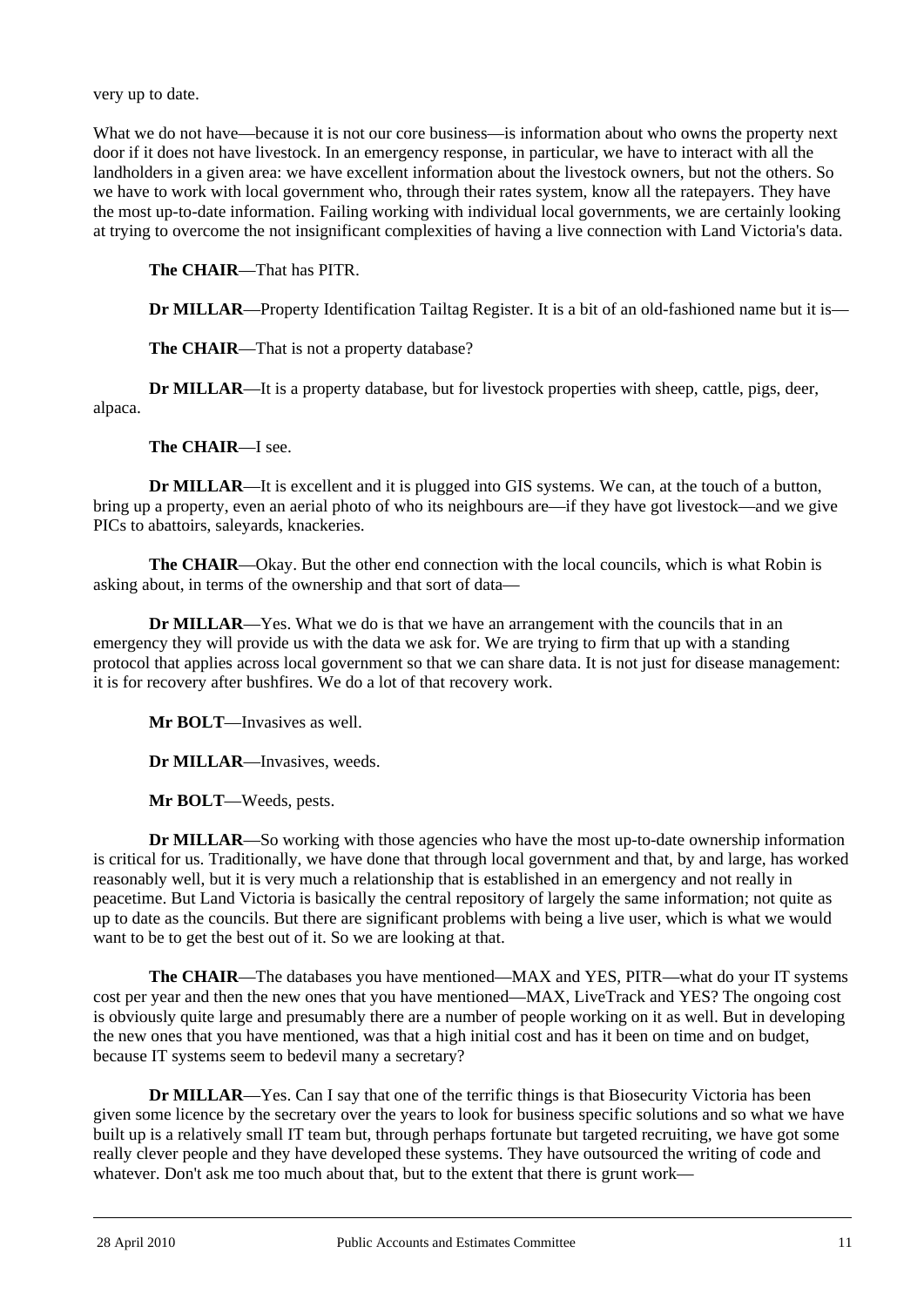The CHAIR—You need to have sufficient knowledge so you do not have to do it!

**Dr MILLAR—Yes, exactly. What I want to know is what the systems will do and so on, and that I** do know. They are embedded in our animal health service, so they are not in a completely separate corporate IT group. They are embedded in the business, they understand the business, and they work with the business and simply purchase the grunt that is needed. I do not know the cost in developing these systems, but we have all done it within our existing budgets. We have not sought or received any special funding for them. I guess we just prioritised our investment and managed over time to develop these systems, and it has been an example to me of how you do not, perhaps, have to engage the IBMs of this world to get good systems.

**The CHAIR**—I could tell you a story from my own experience, but I had better spare you that.

**Dr MILLAR**—Yes. So they have been relatively inexpensive. I might get a shock to learn just exactly how much.

**The CHAIR—That is why I asked the question.** 

**Dr MILLAR—But what I can say is that they have been done within our normal budget.** 

**Mr BOLT**—But under the watchful eye, too, of our knowledge and information technology branch.

**Dr MILLAR**—Very much so.

**Mr BOLT**—So we do, of course, have an IT area.

**The CHAIR**—When we are dealing with risk management data, it is essential. The Auditor-General's report made that very clear.

# **Dr MILLAR**—Yes.

**Mr BOLT**—But on your general point about IT projects and their propensity to blow out in time and cost, we have I think a pretty good approach to planning those sorts of developments in order to minimise the risk of that happening, by making sure that all of the processes that sit around the actual central tool are properly designed in advance, the business rationale is completely mapped out, that we capture synergies and, while we are doing custom-made builds in the areas that Hugh is talking about, we try and ensure that that is done with economies of scale being captured and so on. That way, we attempt to minimise these risks, but they are ever present, and I can say all of this and tomorrow we could find ourselves in trouble on a particular project.

**Dr MILLAR**—The other point worth making is that whilst they were developed, initially at least, for livestock disease information management, they are sufficiently generic that we are already using them for plant disease information management and plant emergencies. We are using them for invasive plants and animals, increasingly. The livestock recovery work, particularly after the recent bushfires, was assisted and put together reasonably quickly, based on MAX. It was a simple matter to take MAX and make it workable, because really what we are talking about is managing information about incidents, about properties, about things, about interconnections. It is not specific to livestock disease but it is probably specific to biosecurity in the sense that they have to manage things.

**The CHAIR**—What do you need to go to the next step in terms of your data capture and use? You mentioned you needed more and you need to interact with the land data et cetera. What are your plans to go to the next level in terms of getting sufficient data and interconnectivity relating to risk management in the biosecurity area and what is the time frame for achieving this?

l **Dr MILLAR**—We have got to this point, and the refinements—which is what I think they really are from this point—are particularly associated with the one I have already mentioned, which is to look at the heart of the system, which is our property database systems, and we have only really just started down that track with Land Victoria. I do not know whether it is a policy solution or—it is almost certainly an IT solution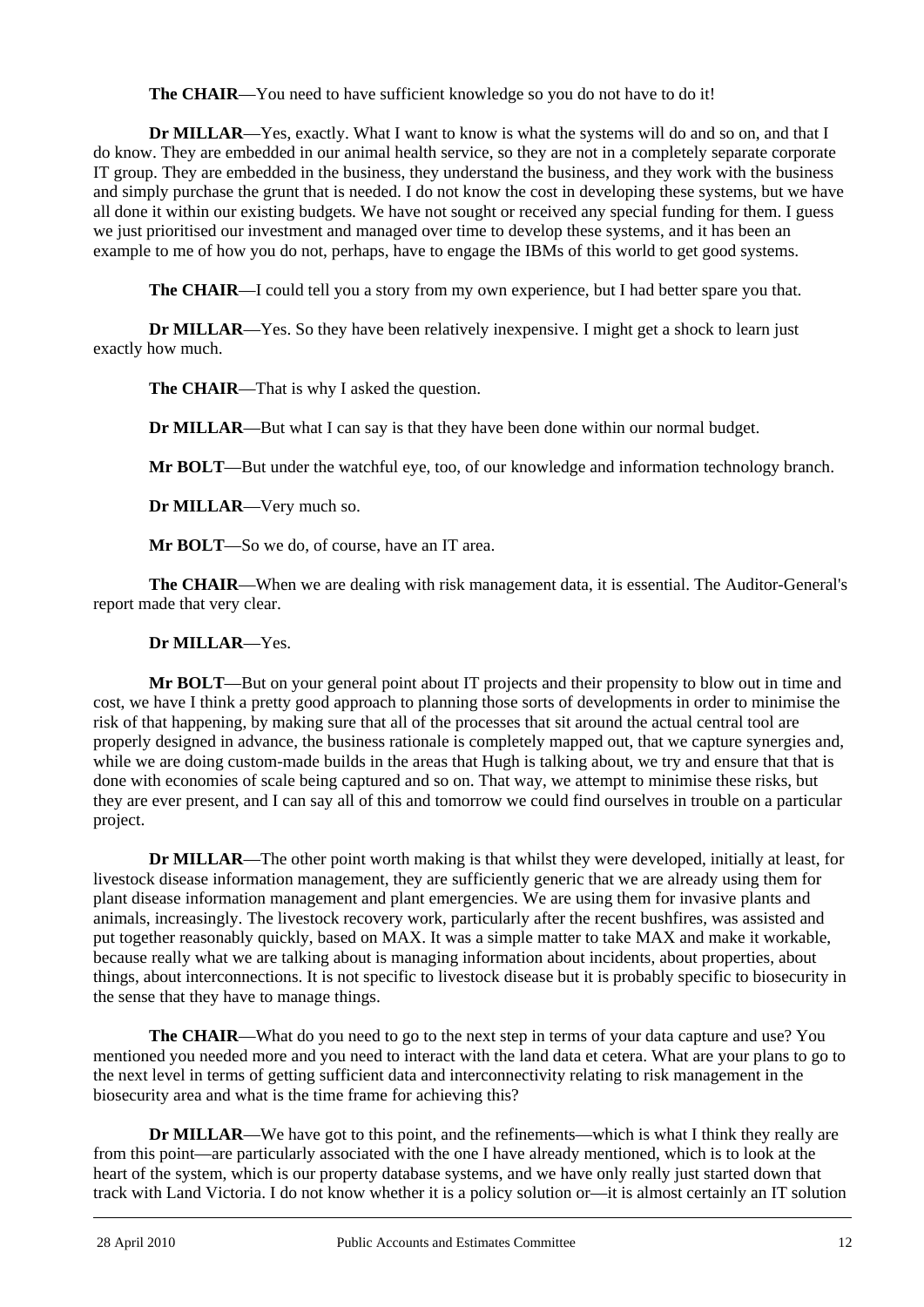as well, because when we really need that data, we need it live, and I suspect there are all sorts of issues there.

**Ms HUPPERT**—You may not get it until 90 days after.

**Dr MILLAR**—So 'live', with respect to how good it is in their database—

**Mr BOLT**—Ninety days would be an advance on where we often start, as I understand it.

**Ms HUPPERT**—No, what I am saying is that, even there is change in ownership, it does not have to be—

**The CHAIR—We** have tried to bring that forward, haven't we?

**Ms HUPPERT**—We have tried. I mean the land change. Ownership changes do not need to be registered until—

**Mr BOLT**—At the outset of every emergency, when you go out and talk to people in incident control centres and they are actually establishing the database of land ownership, so much effort goes into getting that right at the outset. If a flood hits or a fire recovery issue occurs, any support we can get to take that out of the system will free up a lot of resources, but it will also, more than anything else, make sure that we are much more clearly on the ball as to who we need to talk to at the outset about particular issues of a recovery effort or an emergency response. So we would certainly welcome your interest in it.

**The CHAIR—Sure.** You are welcome, if you want to, to drop us a short note giving a bit more information on your needs, plans and time frames in this sort of area, particularly linking up with the risk management side. That would be useful, I think, for us in the report.

**Mr BOLT**—It is the equivalent of the livestock tracing system, in a sense. It is fundamental input to a response that we still have got to get.

**Mr DALLA-RIVA**—I turn to page 49 of the report. It relates to the DPI's development strategy to address capacity and capability. You may have seen this coming, being here this morning listening to the same question of the A-G. It says here, after 'the major issue':

This raises concern about DPI's capacity and capability to sustain their response in a prolonged or large outbreak.

Given that you cut 70 jobs from five depots out of the DPI in 2008 as part of the Future Farming Strategy, do you propose to reverse those staff cuts and allow some capacity and capability back into the DPI?

**Mr BOLT**—Let's firstly look at the 70 staff losses from last year and make the point that the department is always under pressure, and necessarily and rightly so, to provide the most value for money and to run an operation that is efficient. Those 70 positions we looked at very carefully to ensure that we were letting go functions that were of the lowest value, given the number of things we do. We certainly did not take any significant capacity out of our livestock disease management capability. The 70 people and our ability to respond to a sustained event are separate issues. Those 70 people would not have made and would not make a substantial difference to our ability to do this.

It is a different issue, which Dr Millar will explain, as to what resources we draw upon—and not just within the department, because we do not have the money and, indeed, I guess we should not really have the money, to maintain a standing army which only very occasionally has to be called into service at very high levels for a limited period of time. We have to look smarter and outside the department for a lot of those resources. That said, we do draw upon generic incident management capabilities within the department in order to ensure that people who are specialised in dealing with livestock are not consumed in doing things that other people who do not have those qualifications can do. But I am assured by Dr Millar that we have got that base covered. The issue really is how you deal with the very large number of more specialised staff that you would need if you had a major outbreak of a disease over a period of time. Hugh, you might want to supplement that.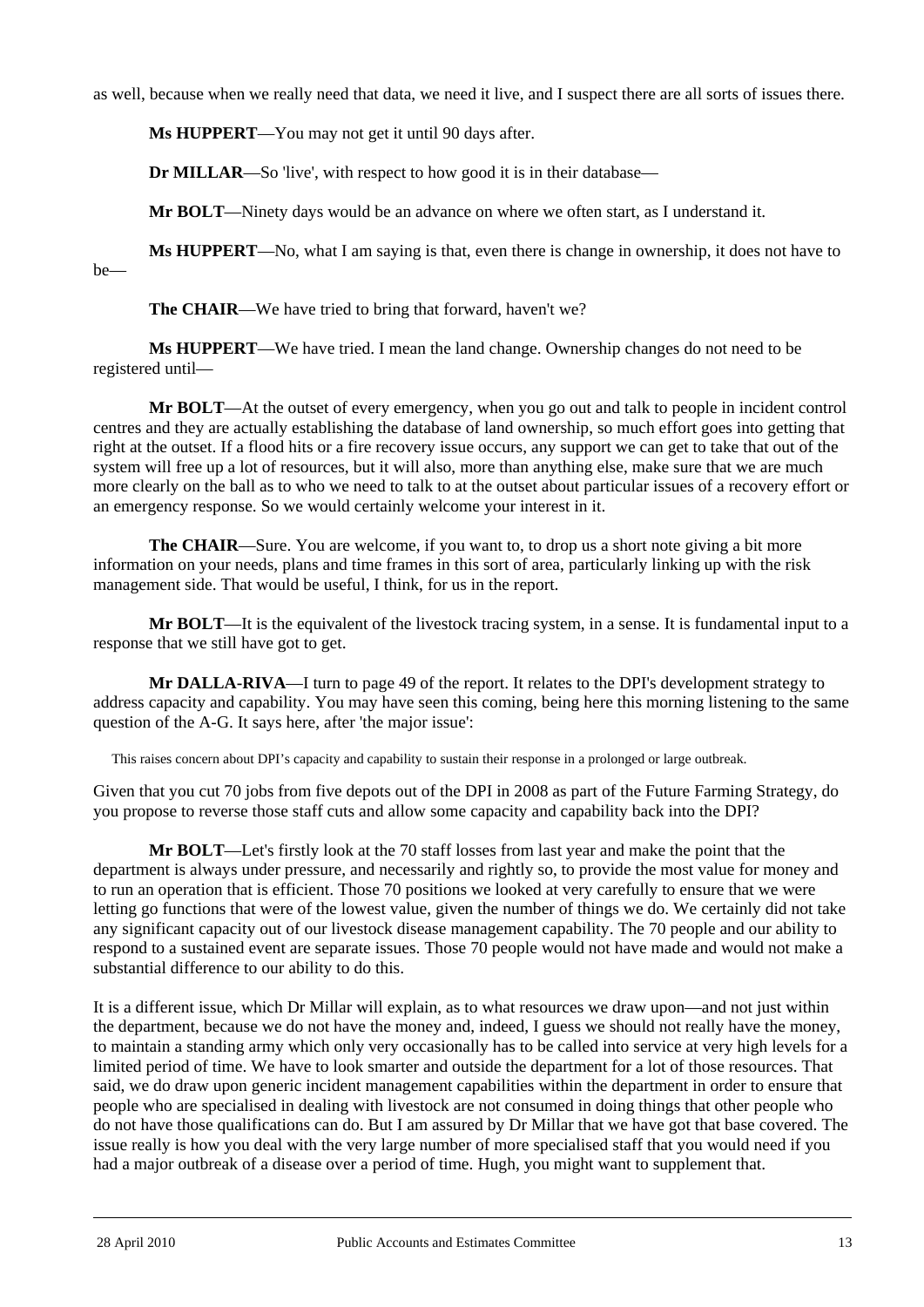**Dr MILLAR**—We have long recognised that resourcing, having capability and capacity in an emergency, is a critical risk, a critical area that we need to manage—and it is not just us; it is every jurisdiction in Australia. It is recognised collectively nationally. In fact, to the extent that I have quite a lot of dealings with other countries, through the so-called quadrilateral relations that we have with Canada, the US, Japan, New Zealand and the UK, these are common issues. I guess it is about developing access to the capability you need rather than developing the capability itself, but there is certain capability we need access to quickly, and we need to be sure that it is capable, trained and so on, and that is our own core animal health group, where—as Dr Ramsay would be able to talk about—we have had, in a sense, a first response approach to capacity to make sure, when we look at the way we have to respond, set up a headquarters, set up forward disease control posts and so on, the planning that we have done in Australia around these things is such that you can identify key roles well in advance, and we have done that.

You can identify key capabilities for each role and you can do a bit of a head count and say, 'Well, this is the core that we would need to run an emergency. We would need troops and indians galore, but this is the expertise we need.' That has been the focus of our training and preparedness internally and that has not been affected by the waxing and waning recently of other areas of the department. In fact, part of the whole risk management approach to that exercise was to look at: were there collateral impacts? So, sure, that is a challenge, but we focus on training our people and training them for roles, and we have pretty well pre-identified people for key roles and key capabilities for each role which we train against—in fact, accredit against.

The real issue is: how do we get the access we need to other capability? That is where we look at actively training. It is sort of second-level awareness and understanding. Other staff in the department, particularly the meat and wool group in the extension services, are also field based. They are switched on about farms and farmers and so on. They are the obvious next branch for us to be training, and we are. The department has an Emergency Response and—ERRT. I forget the acronym.

# **Dr RAMSAY**—Recovery Team.

**Dr MILLAR**—Recovery Team, which is looking at how we in fact engage right across the department to make sure there is an emergency response culture right through the department and that they are emergency-ready people. They might not know anything about a disease or a pest or a bushfire recovery, but they do not really need to, because they will be given roles and they operate more at those sort of non-specialist levels. So within the department we are developing this emergency-ready team. It is already over 1,000 people. We have got animal health, which is small, and we take in the meat and wool team and we take in the broader ERRT approach. But we are also working with the private veterinary profession. There are 2½ thousand vets in Victoria, privately operating. We are the only state that has a pre-agreed employment contract with the Veterinary Association to employ them tomorrow in a disease outbreak. Each year we renegotiate, of course, the remuneration. That is always what it boils down to.

**The CHAIR**—How much you bill, yes.

**Dr MILLAR**—But issues like professional indemnity insurance, super, all these things that become tricky in employment relationships, have all been hammered out. So we can employ them at the drop of a hat. There is a large cadre of particularly rural practitioners. In the worst-case scenario of foot-and-mouth disease outbreak, unfortunately they would be largely out of work—fortunately, perhaps, for us. But there would not be stock moving, and their ability to move between farms would be limited as well, so they would actually be looking forward to employment opportunities. So that is part of our planning.

At the national level we have got reciprocal arrangements with all the states and territories. That is a little problematic, because in a national emergency, every state's and territory's resources are stretched, but it is not always as broad as that. And we have what is called the International Animal Health Emergency Reserve through the quads countries that I mentioned before—Canada, the US, New Zealand and the UK. We have specific MOUs. It works both ways: we would send staff overseas, and be glad to do it because it is excellent training. Similarly, they would provide veterinarians to Australia, and did through the equine influenza outbreak. So, to the extent that one can plan to access capability, we are trying to cover every avenue.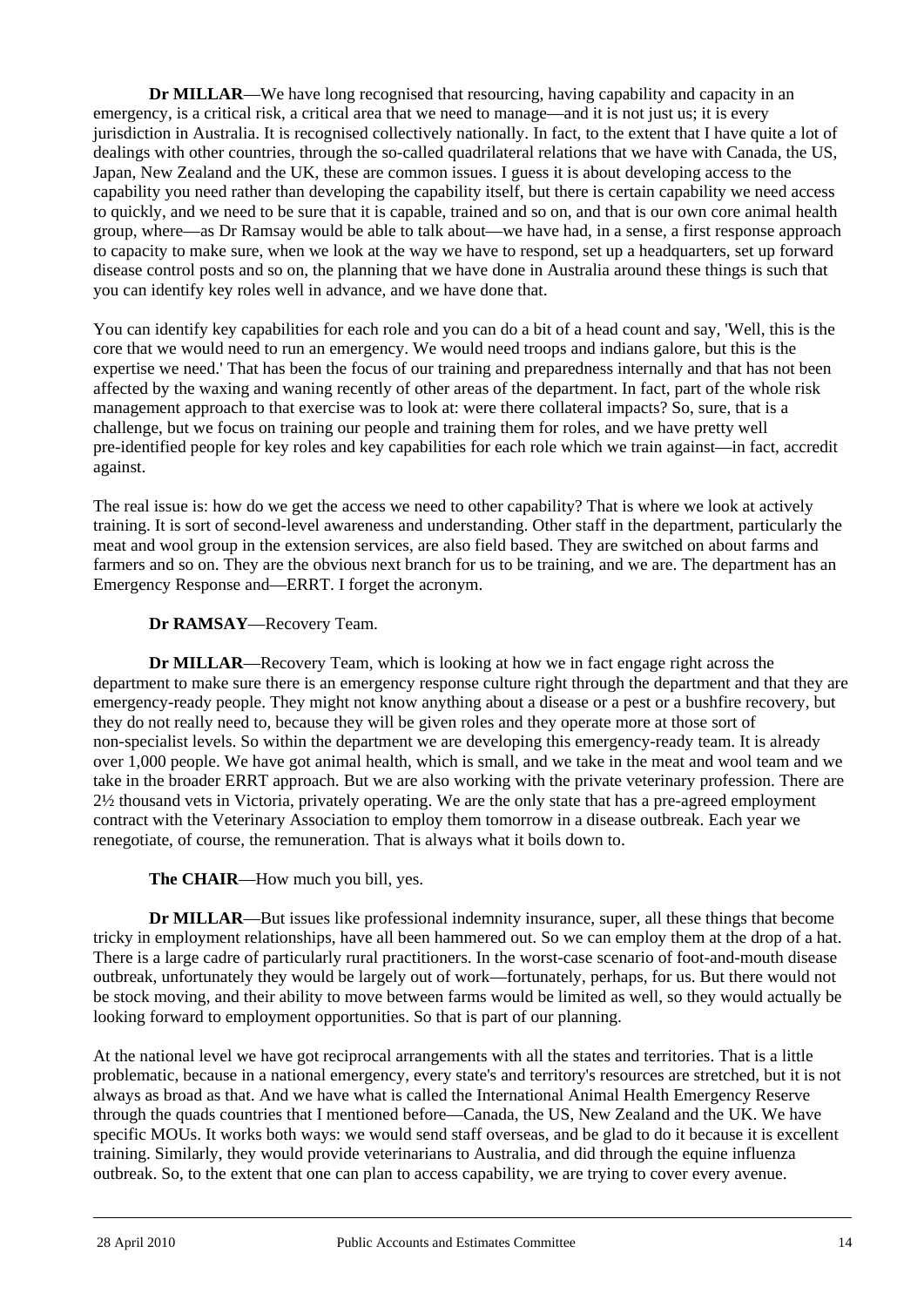**Mr BOLT**—Without wanting to get too general here, the department is acutely conscious of our emergency management risks and there is always the possibility that, because it only happens occasionally, one will underprepare for it. We have countered that by planning proactively not just for a range of biosecurity outbreaks but also for our work in leading farm recovery after natural disasters, providing fire response contributions to DSE in particular, managing mine emergencies such as the Yallourn collapse, managing electricity supply emergencies and gas supply emergencies, which also significantly falls to us, although not nearly as labour intensive a challenge, and indeed even the mundane internal emergencies such as when a basement flooded at 1 Spring Street. We have got plans across the board, and I have appointed an executive director of emergency and security planning, just to ensure that across those various emergency functions we plan well for the low-probability but high-demand kinds of events that Hugh is referring to. So we certainly have not taken our eye off this ball.

**Mr DALLA-RIVA**—In your presentation, all you had was a simulation exercise.

**Mr BOLT**—That is right.

**Mr DALLA-RIVA**—Maybe you mentioned it in your speech: you have highlighted there and there 'major review', but I did not get the feel. I have got a lot more of a feel about the strategic direction, the oversight.

**Mr BOLT**—We can provide that.

**Mr DALLA-RIVA**—Yes. What do you have in place for the thousand or so people? Is there something that you can demonstrate to us?

**Mr BOLT**—Can we take that on notice and come back to you?

**Mr DALLA-RIVA**—Yes. I am not disagreeing with what you are saying.

**Mr BOLT**—No.

**Mr DALLA-RIVA**—It is just to satisfy the committee.

**Dr MILLAR—That is the Emergency Response and Recovery Team approach that goes right across** the department.

**Mr DALLA-RIVA**—Yes, that is right.

**Mr BOLT**—I get the flavour of what you are looking for and we will come back with some additional information.

**Mr DALLA-RIVA**—Thank you.

**Ms HUPPERT**—I am just really going to recommendation 5.1. Richard has talked about your simulation exercises and how you choose the risks to look at, and the recommendation was that that should be more closely linked to the high-risk situations. You have given us a bit of information in the departmental response on how you choose where to focus your simulation exercises, but I wonder if you can elaborate on the decision-making processes that go into choosing where to put your resources. You have told us you have considered a range of issues, not just one particular issue, and I wonder if you can expand on that aspect.

**Mr BOLT**—Yes, a critical question, and Hugh is the best to answer that.

**Dr MILLAR**—Yes, and then I will throw to Malcolm, because he can give some more detail. I need to explain. I think this was one where the departmental response kind of said we support it in principle.

**Ms HUPPERT**—Yes, that is right.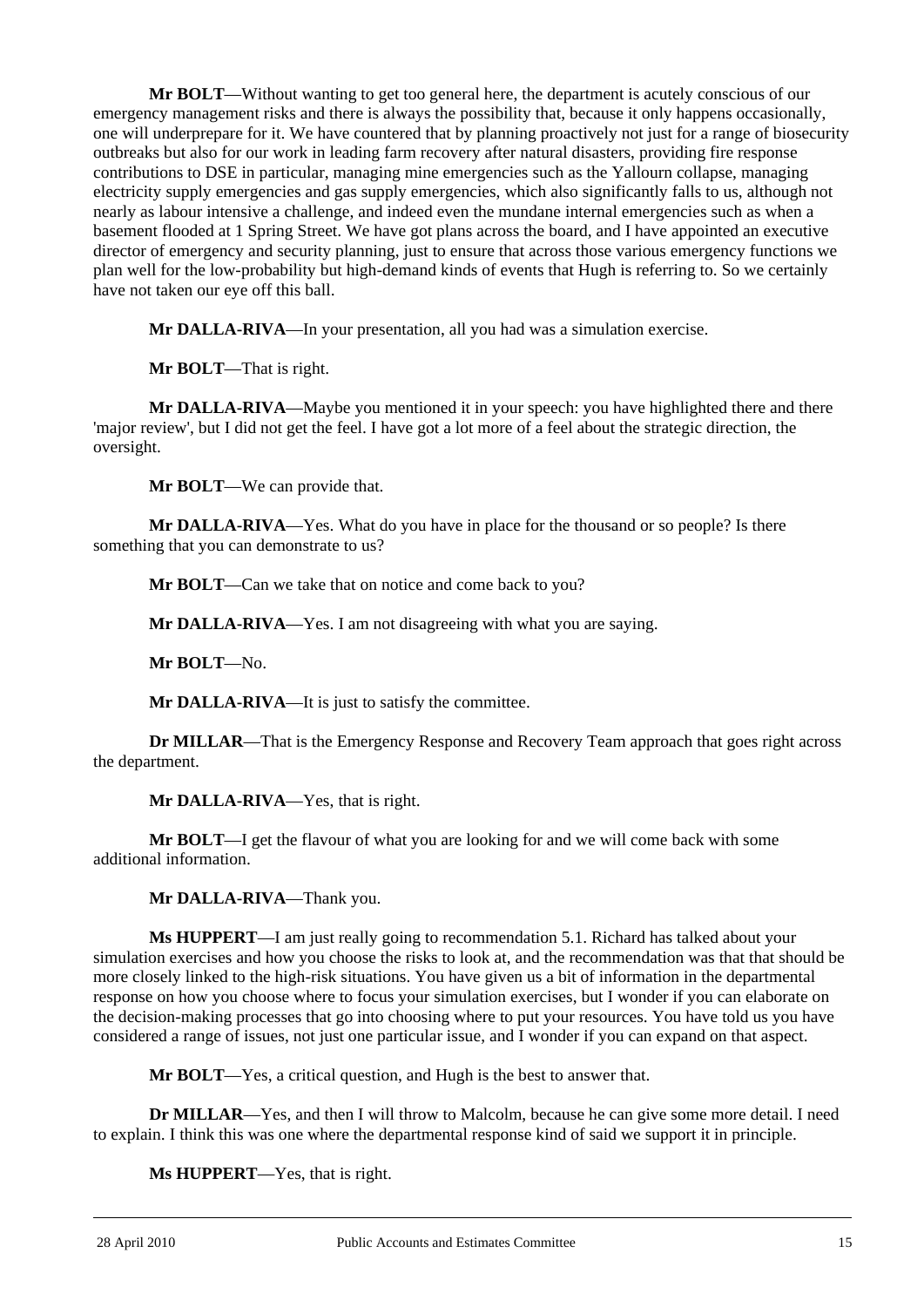**Dr MILLAR**—Which makes it sound like we did not really support it.

**Ms HUPPERT**—Yes, which is why we are seeking some clarification.

**Dr MILLAR—The reason we wanted to qualify that is because, to be perfectly honest, as far as we** were concerned we have always had a strong risk assessment element to this area. But, anyway, we accepted that there is always this element for improvement. And I think that VAGO were saying: yes, but in their audit we could not have documented it terribly well, because they had to kind of dig for it. So that is a fair comment. And I think their sense was that 'based on risk' means we look for the big-picture diseases and we make sure we simulate them. We do that, but we do an awful lot more when it comes to how we select an exercise to get the best value from it, and I am more than happy to throw it at Malcolm, because there are a whole lot of issues around staff capability building that come into it.

**Dr RAMSAY—I** guess the simplest way to answer that is that since the VAGO audit we have been far more explicit at the whole concept design for an exercise. If you read 101 of exercise planning, the first question is, 'Why are you having an exercise?' So you will find for Exercise DIVA, we had quite a long lead-up to that—that was DIVA 09, last year—where we really fleshed out the whole concept of why is this exercise needed and weighing up the various ways we could be addressing the various risks we were seeing as top of the list at the time: whether an exercise was the best way to do it and whether FMD was really the one we should be focusing on for 2009. Is that enough of an answer? Do you want more?

**Mr BOLT**—What other considerations really? So what else? We might say this year, even if FMD is at the top of our list of nightmare scenarios, why wouldn't we do FMD this year? One of the reasons is that we did it last year, but there are other factors as well. What would they be?

**Dr RAMSAY—I** guess the ones that we have laid out in response to the questionnaire are probably the—

**Dr MILLAR—Even** if you take Exercise DIVA, which was based on a fictitious—thankfully foot-and-mouth disease outbreak in the Goulburn Valley—

**Ms HUPPERT**—Yes, I saw the summary of what you have done in answer to the—

**Dr MILLAR**—Okay—at one level, risk analysis tells you it would be wise to have it on FMD. Mind you, we have had plenty on FMD, but we have another one. But at a different level, risk analysis tells us, 'Well, we've just developed new IT systems. Do they work? Let's test them. Let's really test them. Let's not pretend to test them.' We had data on 16,000 Victorian properties put into that system, leading up to that exercise—we have never done that before—so that we had a data-rich exercise which they never are, I can tell you. The thing about exercises is that there is a lot of pretending and too often you do not test what you think you are testing. We wanted to test our IT systems. A clear risk to us is that we did not have systems that we thought we had. That is an example of a risk analysis. It could have been on pig X disease. Let's make sure it tests our IT systems. There were some capabilities.

The other big thing we did with this one was that we really focused on it as a training exercise. We tend to think that we train staff and then we separately have an exercise and we test them. Well, we do that to a degree and it is always a test, but we wanted this to also be a real training exercise. We have got our A team, our more experienced staff who always play the key roles in an exercise because that way we know we will succeed. In this case they actually stood back. They were mentors to younger staff who took all those key roles. And in fact they did not play: they were simply a mentor sitting behind them as necessary and that worked really well as a training exercise. You could argue that it sort of twisted the amount of testing that we did because there were two key people in each position but, to the extent that we are not about tripping up staff in these exercises, it worked really well.

l There would be other examples of little risks; or the other key risk—how could I forget it? The whole new role potentially for vaccination in responding to foot-and-mouth disease to minimise all the burn, bash and bury that goes on. You will remember those scenes in the UK only 10 years ago—huge pyres of burning animals. It was just awful. Some of that you cannot avoid, but the world has moved on in those 10 years and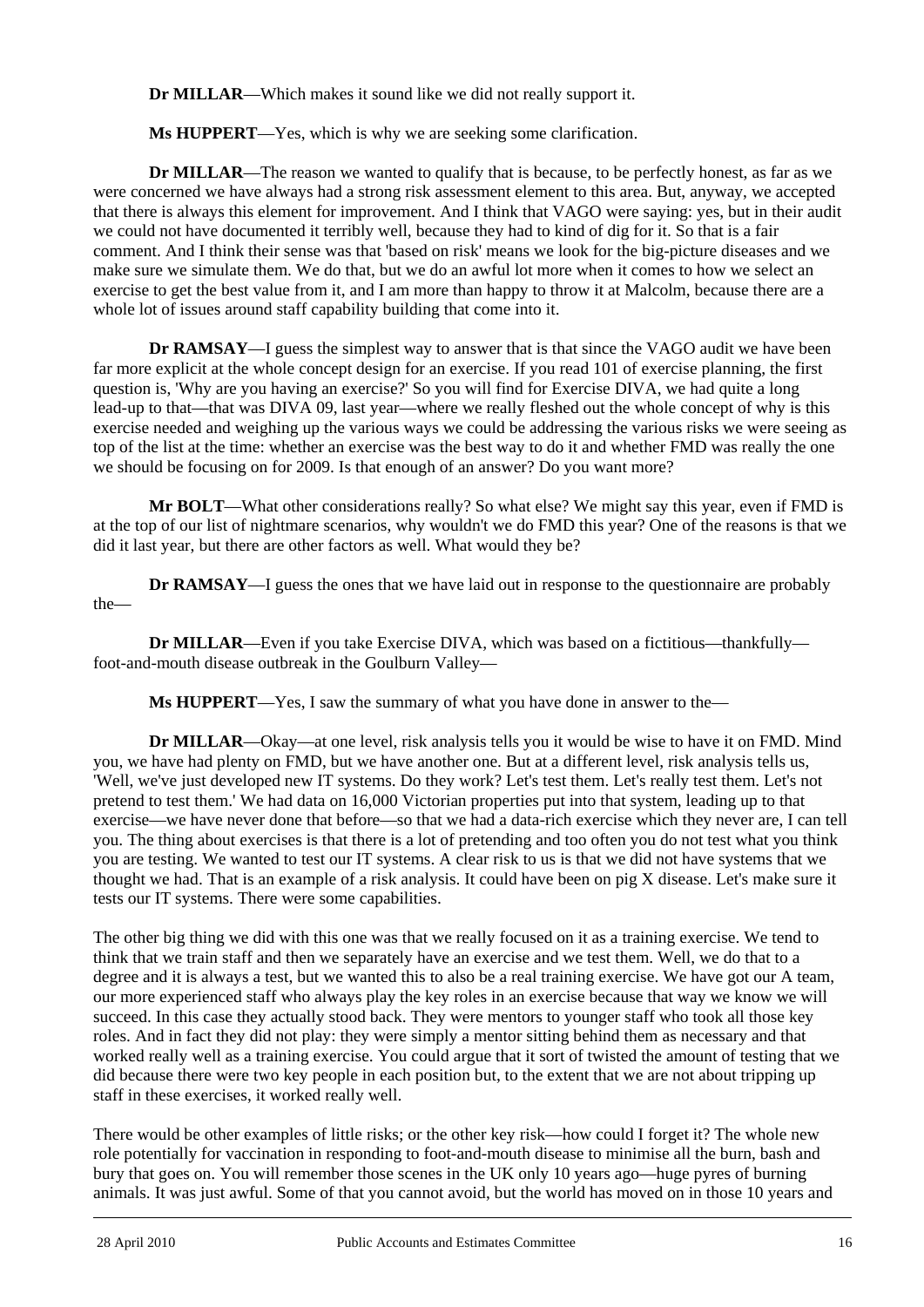vaccination now plays a key role. But have we ever tested how we might use vaccine? The reason we chose the Goulburn Valley is that it is probably the one area in Australia where you would almost certainly have to use vaccine to control FMD: it is wall-to-wall cows. Fences are irrelevant; property-to-property spread; water, irrigation. It is a time bomb. So we tested our protocols as to how we might plan and carry out a vaccination program. They are the examples. It is not simply, 'Let's do FMD and we've met our risk.'

**Ms HUPPERT**—I guess what you are saying is that a risk is more than just the incidence of a disease occurring.

**Dr MILLAR**—Yes, that is right.

**Ms HUPPERT**—But the incidence that particular systems may break down if that disease occurs and you have to look at it at a broader risk matrix.

**Dr MILLAR**—Yes.

**Ms HUPPERT**—But I also think there may well have been an issue, as you have mentioned, with documentation and it would appear that you have resolved that by setting out new protocols at the beginning of your exercise.

**Dr MILLAR**—Yes. Exercise DIVA was the first exercise since the VAGO report.

**Ms HUPPERT**—Clearly, if you already had that decision making but it was not transparent, that is part of the problem.

**Mr BOLT**—The vaccination point shows you that when your tools for responding change, that is another reason which would take it up the list of priorities to exercise.

**The CHAIR**—The recommendation 5.2 talks about increasing 'effectiveness in emergency animal disease response management'. Dot point 2 talks about 'refine and target the communication strategy', and you mentioned in the minister for finance's response that you had already done four of these and you were developing a fifth communication strategy, which you may well have done now following Exercise DIVA we have just been talking about. One of those communication strategies was plague locusts. So how are you going with implementation of that?

**Mr BOLT**—Very good question.

**Dr MILLAR**—Very good question. Locusts are a really interesting situation, particularly for us. Of course they are a biosecurity related type thing, but we are talking about an overabundance of a native animal, for want of a better term. It is a whole different situation for a start—any notion that you respond by getting rid of the pest or whatever. Secondly, most of the answer to managing locusts, most of the capability or the person best able to do it, is often the landholder. They have got to understand the whole locust thing.

**The CHAIR**—The cycles, I guess.

**Dr MILLAR**—It has been a rare event in Victoria—it looks like it is becoming less so; perhaps that is climate change at work. I guess that is a waffly way of introducing the fact that the biggest element of our response to locusts is communication and informing the people that need to be informed about what they should and can do and who they go to and where they find information and so on. So a big part of our locust planning, particularly the last major locust event several years ago, is really focused on communication. In fact, most of the cost of the response was in reasonably expensive communication methods, which it is these days. We had television advertising and so on to saturate the risk areas, so people could not help but, hopefully, become informed.

l So on the basis that things are looking like we might have another interesting locust year later this year, then our planning—which is beginning—is as much about communication as it is about running around spraying chemicals everywhere. We do have from last time a communication strategy for locusts and we will use it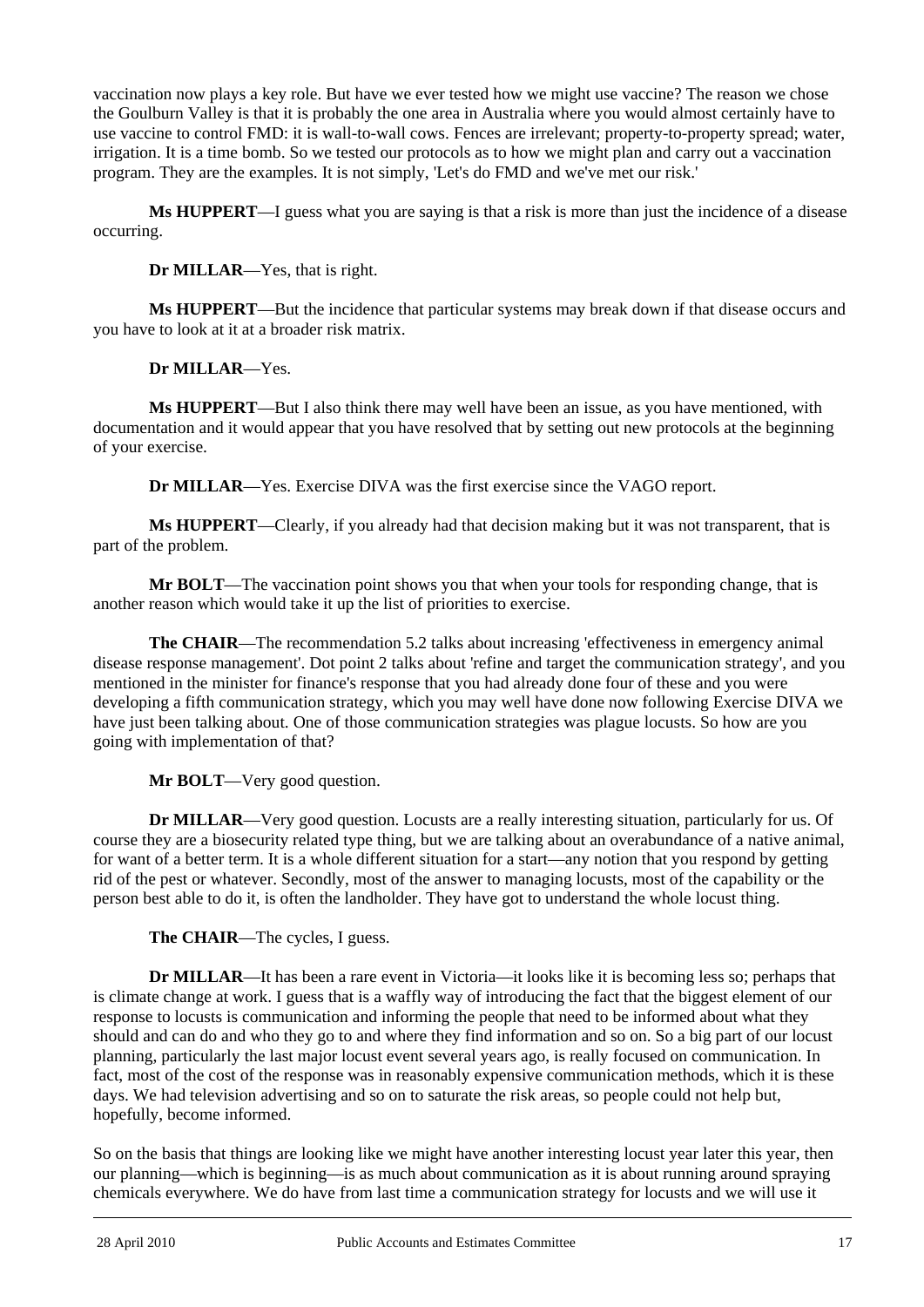again, but probably refine it.

**The CHAIR**—So what did you learn from last time?

**Dr MILLAR**—What did we learn from last time?

**Mr DALLA-RIVA**—There are a lot of them.

**Dr MILLAR**—Yes.

**Mr BOLT**—There are this time. Last time it petered out as a result of what happened—

**Dr MILLAR**—Of course, last year it petered out almost completely. The year or two before that we had some reasonable activity. In fact, we prepared heavily for it and, thankfully, we perhaps overprepared, but that is better than underpreparing. All the science this year is that, with the adults—because that is another thing that is poorly understood; there is virtually nothing you can do about all those adults that swarm.

**Mr BOLT**—Once they are in the air—

**Dr MILLAR**—Once they are in the air, there is just nothing you can do.

**Mr BOLT—you cannot control them. It is when they lay eggs and the hoppers—** 

**Dr MILLAR**—And they do plenty of damage, but you really cannot mitigate that. But then they land and they lay eggs and they sit there through the winter and, depending on the spring, they emerge. The really big damage is from the swarms of little hoppers that hatch and then they start eating and they just spread out, and you see these big circles growing and growing in crops and paddocks and things.

**Mr BOLT**—But they can be controlled.

**Dr MILLAR**—The landholder spots some hatching locusts. You can control them with reasonably easily available chemicals and so on. It is not a big thing, but to stand back and say, 'Oh, my dear, what am I going to do?' and run around and expect someone else to control them—communicating that it is a relatively simple matter if you take it into your own hands is a big part of the challenge for locust control. People tend to think this is a plague from wherever, an act of God, and something has to be done about it. Well, that is true, but so much can be done by the landholder. But they are not used to locust management. If they lived in central New South Wales and southern Queensland, it is just part of the landscape they live in; it is another business risk.

**The CHAIR**—A communication strategy is always important but they are not used to it. Richard, have you got any more?

**Mr DALLA-RIVA**—I have. Going back to the prevention and early detection—pardon my Greek what additional measures is the department planning to take control of wild dog numbers and thereby reduce the spread of neosporosis, I think? Is that the way you say it?

**Dr MILLAR**—Neosporosis, yes.

**Mr BOLT**—That is the right pronunciation.

**Mr DALLA-RIVA**—My wife is Greek, so I would probably fail if I did not spell it the right way. It is a disease from wild dogs to cattle, causing them to abort, and I say this as a metropolitan member of parliament.

**Dr MILLAR—We have to put that potential health issue in perspective. It is a negligible risk and it** would take swarms of wild dogs. We are well off this topic except that—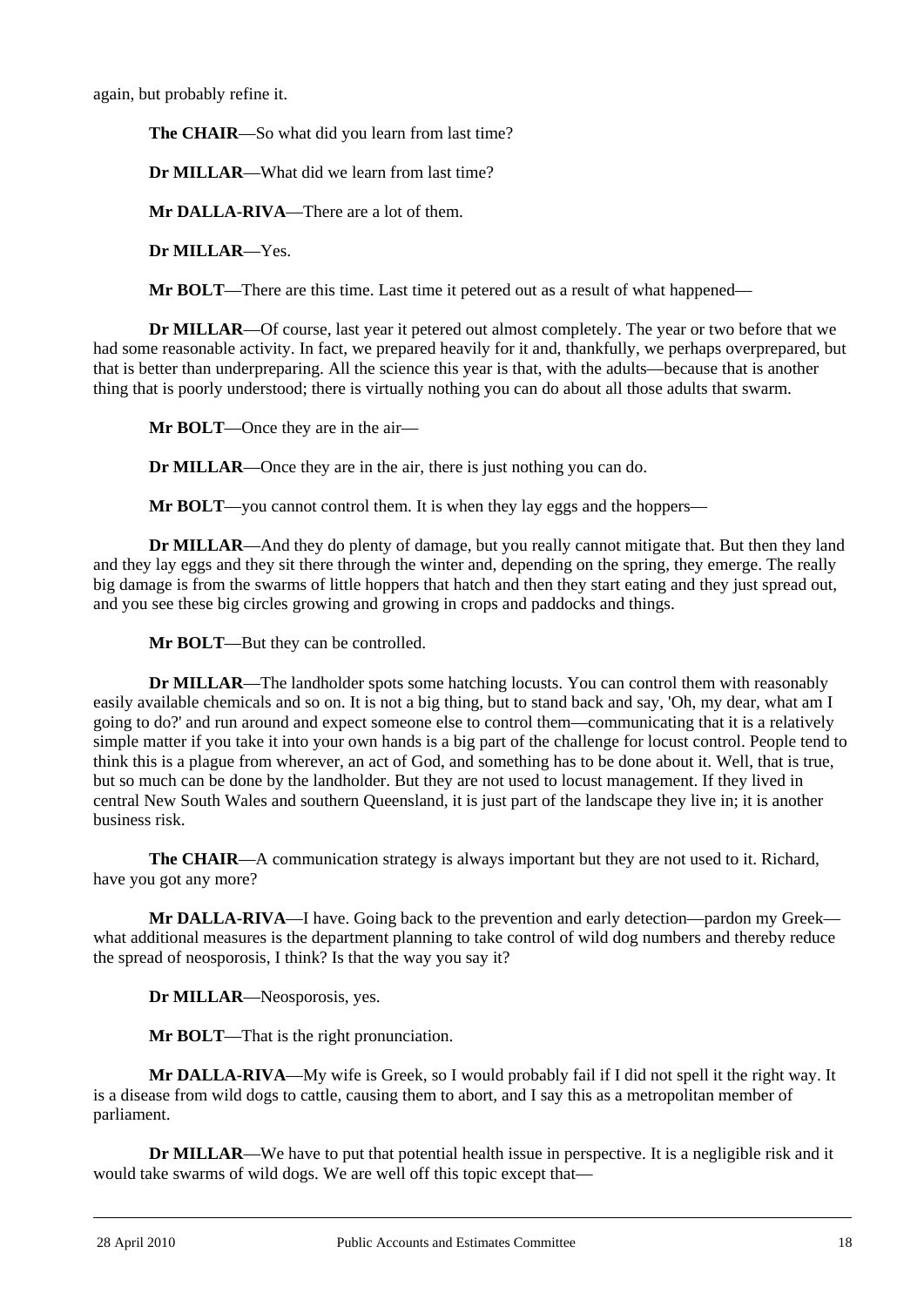**Mr BOLT—It** is a livestock disease.

**Dr MILLAR**—To the extent that wild dogs may transmit livestock disease, I guess we are on track. That would be the lowest of a long list of reasons why you might control wild dogs.

**Mr DALLA-RIVA**—Okay.

**Dr MILLAR**—It is a kind of theoretical thing. Interestingly, to introduce another thing, there is a cycle of hydatids in wild dogs and marsupials and that can spill over into livestock; it is more an economic loss because when they get to abattoirs there are internal organs that are condemned and so on—and even that is a small issue.

**Mr DALLA-RIVA**—So who manages wild dogs and feral cats? Is that DSC?

**Dr MILLAR**—DPI. We have inherited that. We now manage the wild dog program.

**Mr BOLT**—With feral cats, I do not believe we have a program.

**Dr MILLAR**—No.

**Mr BOLT**—The wild dogs is just with us.

**Dr MILLAR—There is no organised feral cat program but, to the extent that it is recognised as a** problem, some local governments have instituted local ordinances and so on to try and improve the control and management of cats. But there is certainly no organised feral cat control.

**Mr DALLA-RIVA**—In terms of disease, the cats do not—

**Dr MILLAR**—There are minimal issues of disease—and with the wild dogs. The main reason for having a wild dog control program is that they savage sheep. They attack sheep.

**Mr BOLT**—There is a production consequence, but I think you could also fairly say a psychological consequence to farmers to see savaged animals, and I think therefore the level of concern to have them dealt with is magnified just by the reaction one has to seeing one's animals massacred by the occasional wild dog. But they are a difficult pest to deal with.

**Dr MILLAR—They are a very difficult pest and, to the extent that the objective is to try and mitigate** the risks of livestock attack, it is really a little strip of state land where it borders on farming land that we can even hope to have any impact on. There are wild dogs throughout the high country; they are always going to be throughout the high country. It is a risk mitigation exercise or an asset protection exercise rather than biosecurity control.

**Mr DALLA-RIVA**—Thank you.

**The CHAIR**—I think we might have finished. I see you have done your MOU with DHS. A little bit slow, but we are getting there.

**Dr MILLAR—Yes.** I thought you might ask that question. The only delay there was because our good friends in DOH were consumed with flu last year, the porcine variety. The swine flu thing really consumed them, for want of a better word.

**Mr BOLT**—Understandably.

**Dr MILLAR**—We had actually a very mature draft many months ago, back into last year. It is cementing an already good relationship, so the lack of a signed MOU was not hindering any—

**The CHAIR**—It was not an impediment to actually getting on and doing things.